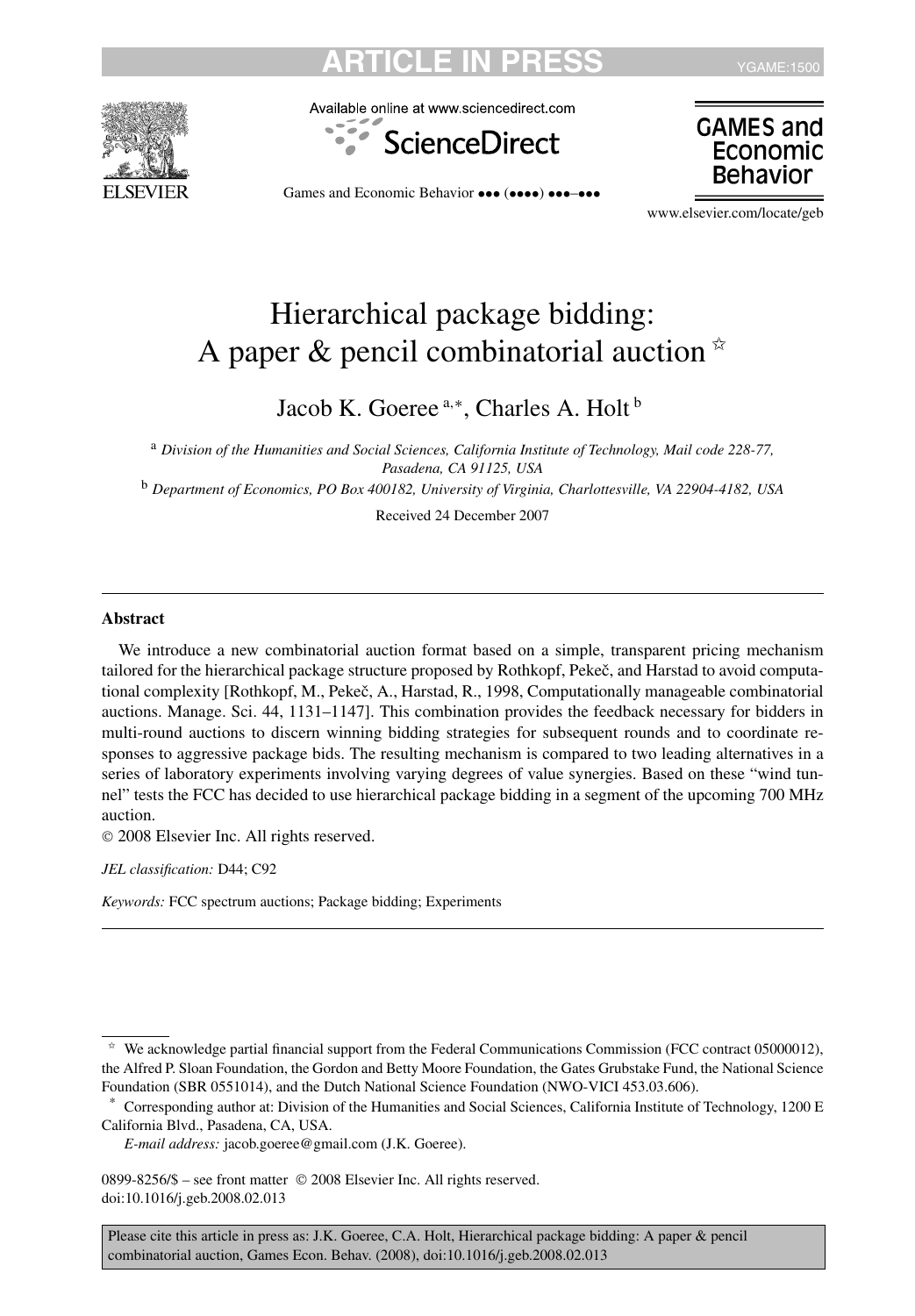2 *J.K. Goeree, C.A. Holt / Games and Economic Behavior* ••• *(*••••*)* •••*–*•••

### **1. Introduction**

Auctions with multiple items are typically conducted in an environment in which bidders' values depend on acquiring combinations, e.g. networks of broadcast licenses or timber rights for adjacent tracts of land. Concerns for economic efficiency and revenue enhancement have led the Federal Communications Commission (FCC) to run auctions simultaneously for large numbers of licenses in a series of bidding rounds, with provisional winners being announced after each round. Under the simultaneous multi-round auction format (SMR), the highest bid on each license becomes the provisional price that must be topped in a subsequent round. This approach has been copied in other countries with considerable success, but experimental evidence indicates that efficiency and revenue may be reduced when bidders hesitate to incorporate synergy values into their bids for fear that they will end up winning only part of a desired package (see, for instance, the references in Brunner et al., 2007).

The "exposure problem" is a major concern in what is arguably the auction of a lifetime, i.e. the upcoming FCC 700 MHz spectrum auction.<sup>1</sup> This spectrum has better propagation and penetration properties than any spectrum sold before and is extremely valuable for wireless applications (the FCC has set *minimum* prices at over 10 billion). More importantly, the wireless industry is concentrated and the 700 MHz auction provides the last opportunity for a new firm to enter the market. For an entrant to be successful in the wireless market, however, it has to acquire a nationwide footprint, which is virtually impossible with the current SMR format because of exposure risk.

Some pre-packaging of licenses into larger groups may help solve the exposure problem. In FCC Auction 65, for example, bids were proportionally higher for large blocks of bandwidth for air-to-ground communications; a block with 3 times as much bandwidth as a smaller block sold for about 4.5 times as much. In Auction 66 that closed in the fall of 2006, a 20 MHz band divided into over 700 local areas sold for 2.27 billion dollars, but the same amounts of bandwidth sold for 2.45 billion when divided into 176 regions, and for 4.17 billion when divided into 12 regions. Of course, pre-packaging generally disadvantages small bidders who might be part of an optimal allocation due to incumbency or efficient local operations. Instead of dividing licenses into large or small groups, there may be considerable gains in allowing competition that determines the packages, e.g. between bidders on individual licenses, regional groups, and a single national license. A combinatorial auction solves this problem by allowing bids on packages of various sizes and letting the bidding competition determine the market structure.

There are two steps to be done after each round of a combinatorial auction:

- (i) the determination of provisional winners or "assignment" part,
- (ii) and the information provision or "pricing" part.

The assignment part, which involves finding the non-overlapping bids that maximize seller revenue, is easy to explain but NP-hard (non-deterministic polynomial-time hard) to do. The number of possible allocations grows exponentially, and with many objects for sale there is no guarantee the best allocation is found in a reasonable amount of time—this is commonly referred to as the computational complexity problem. The problem is manageable in the sense that the

<sup>&</sup>lt;sup>1</sup> The 700 MHz spectrum has been coined the "FCC's crown jewels" by FCC commissioner Adelstein and is more generally referred to as "beach front property." According to former FCC chief of staff Blair Levin, ". . . the 700 MHz auction will be the biggest spectrum auction ever held."

Please cite this article in press as: J.K. Goeree, C.A. Holt, Hierarchical package bidding: A paper & pencil combinatorial auction, Games Econ. Behav. (2008), doi:10.1016/j.geb.2008.02.013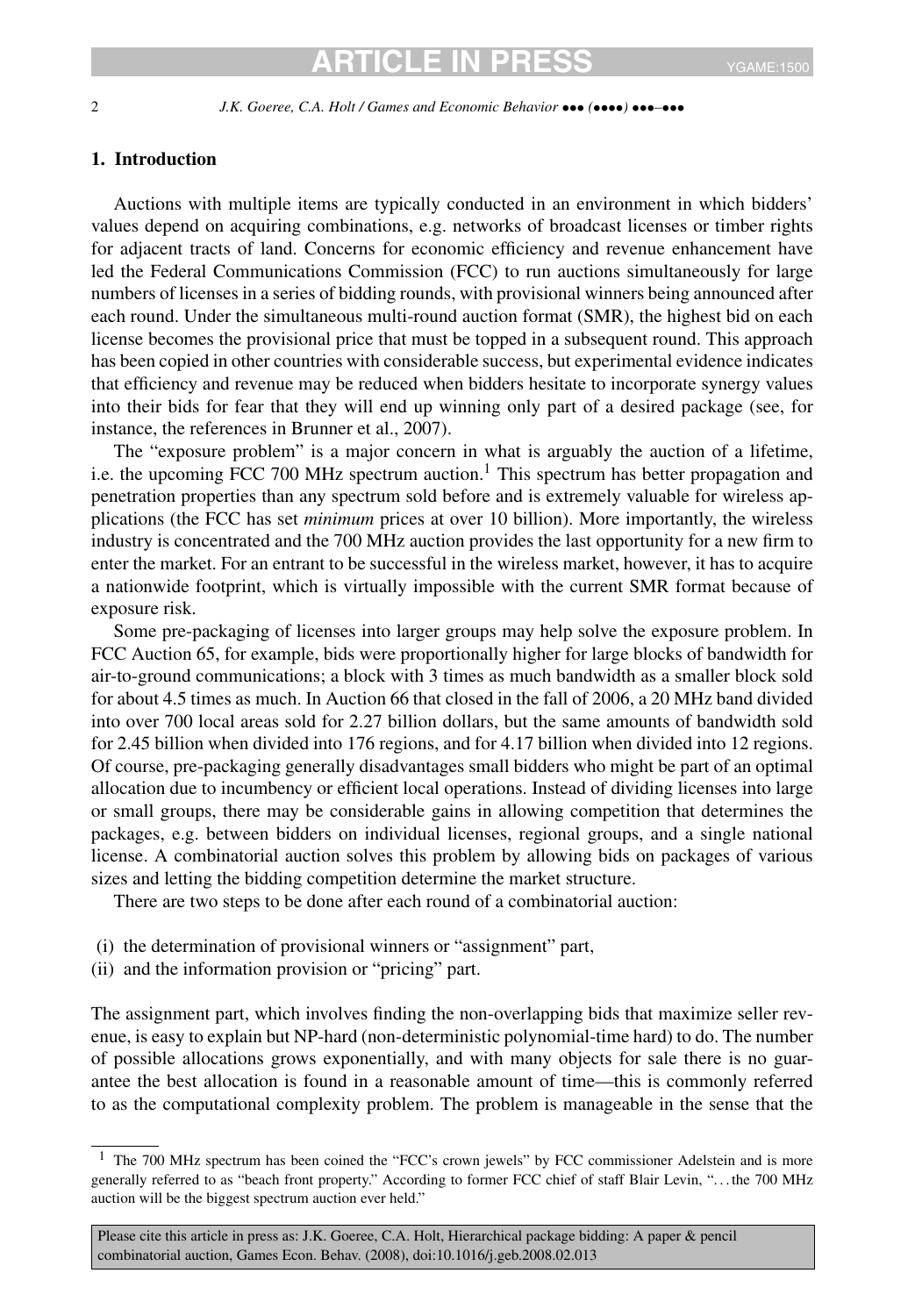computer can run for a fixed amount of time and the best solution at that point can be chosen. Then this solution can be used as a lower bound from where next round's solution can be found ("branch-and-bound"). However, some experts claim they can "wreck any combinatorial auction with enough licenses" by abusing computational issues. In any case, bidders will not be able to reproduce the outcome of a round to understand why their bids did not win, unless they solve an NP-hard problem quickly. Approximations must be particularly worrisome for public officials who anticipate that losing bidders may later complain about the assignments and prices in a particular round.

Rothkopf et al. (1998) propose a type of "hierarchical" pre-packaging to avoid computational issues in combinatorial auctions. In this approach, there are several hierarchy levels of varying package sizes. For instance, if there are only three levels then the lowest could contain individual licenses, the middle level could contain non-overlapping regional packages, and the highest level could contain the national package. With this tree structure, the revenue maximization problem is recursive and can be solved in a linear manner, since revenue-maximizing "winners" at one level can be compared with those at the next level up in the hierarchy.

This paper proposes and tests a simple pricing formula for hierarchical combinatorial auctions. If a bid on an individual license is provisionally winning, then that bid would become the price for the license, as is the case for SMR. The idea underlying the pricing is that prices for individual licenses would have to be scaled up by lump-sum "taxes" to share the burden of unseating a provisionally winning package bid. For example, if a bid on a regional package is provisionally winning, prices for individual licenses would be increased so that bidders on individual licenses in that region would know how high they have to bid to unseat the provisional regional winner. In this sense, prices help these bidders solve a coordination or "threshold problem," since each would prefer that someone else bear the cost of unseating the package bid.

The key feature of the proposed mechanism is that the resulting license prices are composed of intuitive and easy to compute components that match the transparency of the recursive revenuemaximizing allocation rule. These simple hierarchical allocation and pricing rules are the basis for the "hierarchical package bidding" (HPB) format that the FCC will use for the upcoming 700 MHz auction. In the Procedures Public Notice (October 5, 2007) the FCC motivates their choice as follows ". . .*we will use HPB in part because the mechanism for calculating prices is significantly simpler than other package bidding formats*..."<sup>2</sup>

Even though a simple tree structure with hierarchical package bidding provides straightforward price indicators for how high bids on individual licenses and packages must be to "get into the action," there is a concern that the definitions of non-overlapping packages at each level may not match the interests of particular bidders. For example, suppose that a bidder has super-additive values for multiple licenses that are not spanned by a particular regional package definition. In this case, package bidding does not fully protect from exposure risk, and the "second-best" nature of the constraints added by hierarchical package bidding may result in lower rather than higher revenues and efficiencies. This possibility motivated the laboratory experiments to be discussed below. For purposes of comparison, we also consider the SMR format currently used by the FCC, and a fully flexible auction format that does not restrict package bids

<sup>&</sup>lt;sup>2</sup> See http://fjallfoss.fcc.gov/edocs\_public/attachmatch/DA-07-4171A1.pdf. The specific pricing and assignment rules are described in Appendix H. An earlier FCC Public Notice that invited feedback about our mechanism mentions the importance of the experiments and the relative success of HPB, see http://fjallfoss.fcc.gov/edocs\_ public/attachmatch/DA-07-3415A1.pdf. We would like to stress that the HPB format resulted from independent research. We designed the auction prior to proposing it to the FCC who responded by asking us to test it in the lab.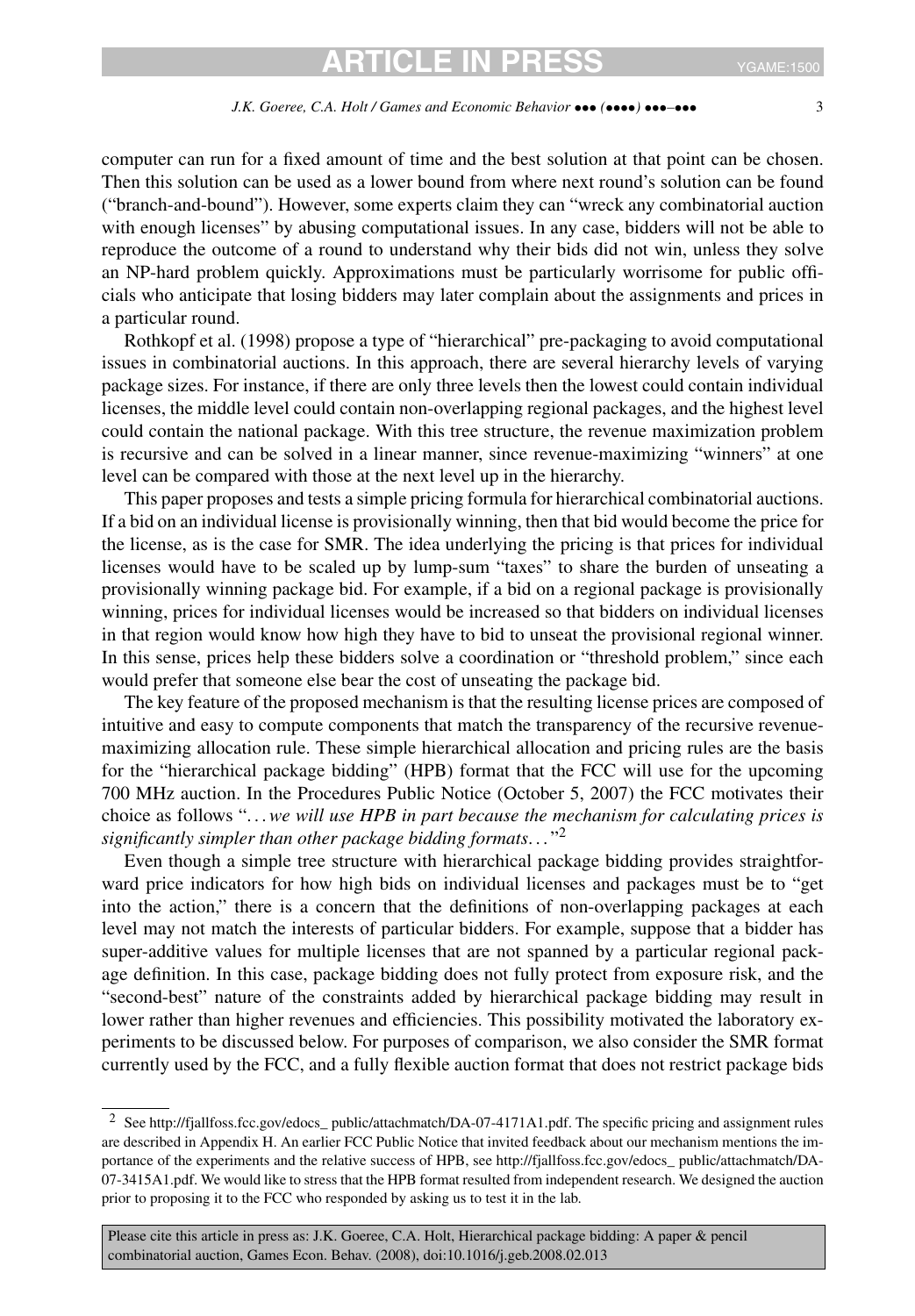#### 4 *J.K. Goeree, C.A. Holt / Games and Economic Behavior* ••• *(*••••*)* •••*–*•••

that can be submitted. This fully flexible format is a version of the FCC's Modified Package Bidding (MPB) that is based on the Resource Allocation Design (RAD) pricing mechanism proposed by Kwasnica et al. (2005). RAD prices are essentially approximations to shadow prices determined by the dual of a constrained revenue-maximization problem, as explained in more detail below.<sup>3</sup>

In the next section we provide a general description of the assignment and pricing rules for auctions with hierarchically pre-defined packages. Section 3 discusses the experiment design and procedures. Section 4 provides aggregate statistics on efficiency, revenue, and bidder profits for the three auction formats. Section 5 contains a discussion of the exposure problem we observe in the SMR format and the threshold problem that occurs with flexible package bidding. In spectrum auctions, it is often the case that licenses that cover different blocks of spectrum within the same geographic region are viewed as substitutes while licenses that cover different regions are viewed as complements. In Section 6, we present results for two additional experiments based on related designs with a mix of substitutes and complements. Section 7 concludes. A summary data table can be found in Appendix A.

### **2. Simple combinatorial assignment and pricing**

The hierarchical structures considered here can be formed by repeatedly breaking up larger packages into smaller ones. For example, the top level could consist of a single nationwide package, which is divided into smaller regional packages at the second level, which in turn contain many individual licenses belonging to the first level. More generally, let there be  $H \geqslant 1$  hierarchy levels, labeled by  $h = 1, \ldots, H$ , where level *h* contains  $I_h$  packages. The lowest level contains the smallest units, e.g. individual licenses, and higher levels consist of bigger packages. Level-*h* packages are denoted  $P_{i_h}^h$  for  $i_h = 1, \ldots, I_h$  and cover  $\alpha_{i_h}^h$  bidding units (e.g. population times bandwidth). The number of packages within a hierarchy falls as we go up in the hierarchy tree, i.e.  $I_{h'} \leq I_h$  for  $h' \geq h$ . Packages within a hierarchy are non-overlapping, i.e. for level-*h* packages  $P_{i_h}^h \neq P_{j_h}^h$  we have  $P_{i_h}^h \cap P_{j_h}^h = \emptyset$ . Furthermore, a package from a lower hierarchy level is contained in exactly 1 package from each of the higher levels, i.e. for each  $P_{i_h}^h$  and for each *h'* > *h* there is a unique level-*h'* package  $P_{j_h}^{h'}$  such that  $P_{j_{h'}}^{h'} \supset P_{i_h}^h$ . The number of bidding units covered by a package equals the number of bidding units covered by the level-1 items it contains

$$
\sum_{P_{i_1}^1 \subset P_{i_h}^h} \alpha_{i_1}^1 = \alpha_{i_h}^h. \tag{1}
$$

In particular, each hierarchy level covers the entire nation:  $\sum_{i_h=1}^{I_h} \alpha_{i_h}^h = \alpha$  for each level  $h =$  $1, \ldots, H$ , with  $\alpha$  the total number of bidding units in the nation.

The combinatorial auction with hierarchically structured packages is "simple" in the sense that the assignment problem can be solved in a linear manner. First, for each hierarchy level *h*, we find the highest bids on the packages within the hierarchy. Let these best bids be denoted by  $b^{\max}(P_{i_h}^h)$ . To find the optimal assignment and revenue we follow a recursive algorithm, defining revenues  $R(P_{i_h}^h)$  for packages of all levels.

1. Set  $h = 1$  and define revenues for packages in this level to be  $R(P_{i_1}^1) = b^{\max}(P_{i_1}^1)$  for  $i_1 =$  $1, \ldots, I_1$ . Furthermore, label these high bids "provisionally winning."

<sup>3</sup> The use of approximate shadow prices or pseudo-dual prices was first suggested by Rassenti et al. (1982).

Please cite this article in press as: J.K. Goeree, C.A. Holt, Hierarchical package bidding: A paper & pencil combinatorial auction, Games Econ. Behav. (2008), doi:10.1016/j.geb.2008.02.013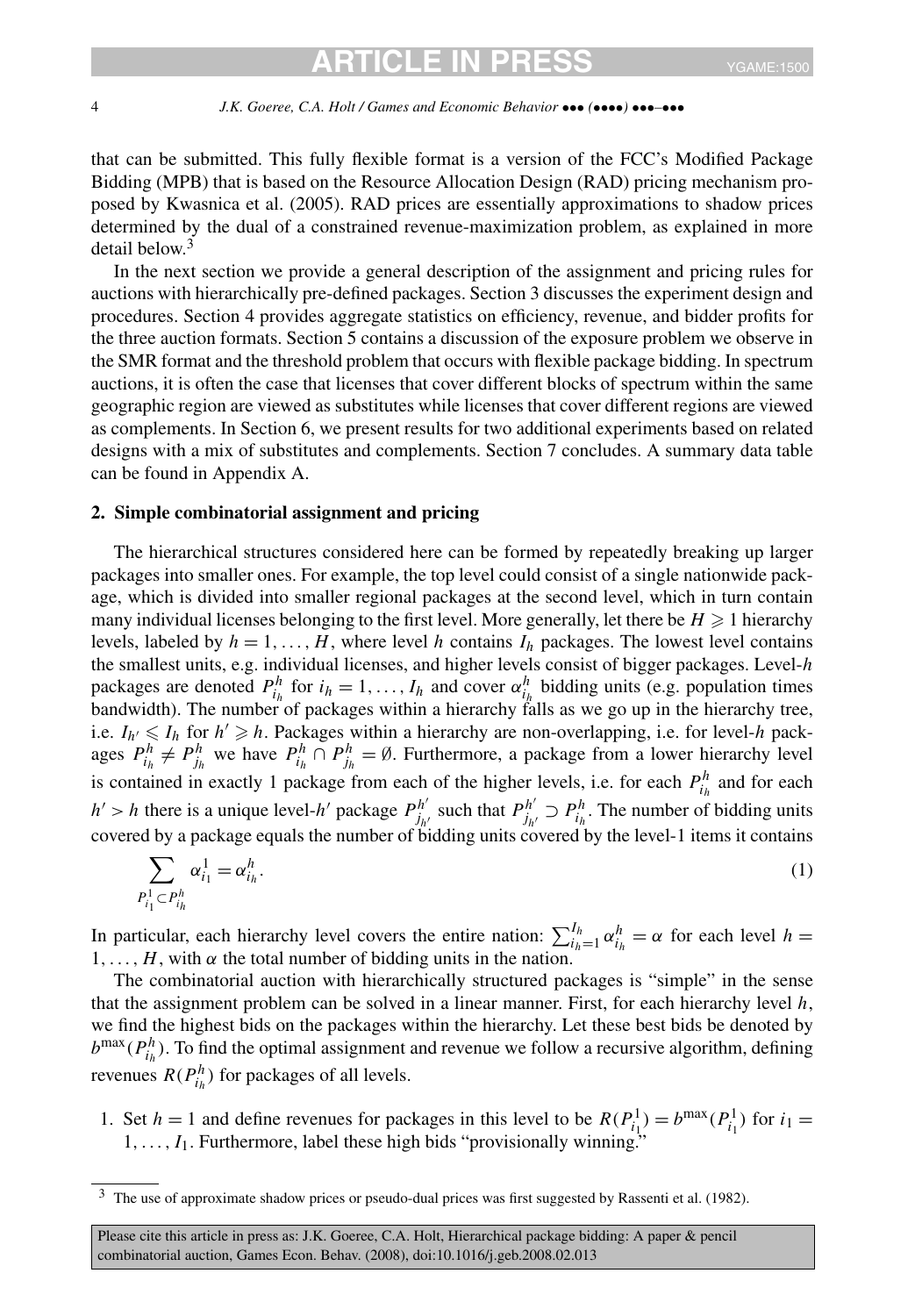- 2. If  $h < H$ , increase *h* by 1 and do step 3, otherwise quit.
- 3. If  $b^{\max}(P_{i_h}^h) > \sum_{P_{i_{h-1}}^{h-1} \subset P_{i_h}^h} R(P_{i_{h-1}}^{h-1})$ , where the sum is over all level- $(h-1)$  packages contained in  $P_{i_h}^h$ , then  $R(P_{i_h}^h) = b^{\max}(P_{i_h}^h)$  and  $b^{\max}(P_{i_h}^h)$  is labeled provisionally winning and bids from all lower levels on packages that overlap with  $P_{i_h}^h$  are unmarked. Otherwise,  $R(P_{i_h}^h) = \sum_{P_{i_{h-1}}^{h-1} \subset P_{i_h}^h} R(P_{i_{h-1}}^{h-1})$ . Return to step 2.

By construction, the maximum revenue is the sum of revenues for items in the top level,  $R = \sum_{i=1}^{H} R(P_{iH}^{H})$ , and the provisionally winning bids are those that are still marked after the algorithm finishes. Note that the total number of comparisons is linear in the number of predefined packages.

Prices are assigned to the smallest possible objects, i.e. objects in the lowest hierarchy level. The main idea is to match the recursive approach of the assignment part and add a "tax" to level-1 prices (proportional to the number of bidding units covered) if the revenue of a lower level falls short of that of the next level up. This tax is such that for every hierarchy level, *h*, the best revenue  $R(P_{i_h}^h)$  associated with a level-*h* package  $P_{i_h}^h$  can be obtained by summing the prices of the level-1 packages contained in  $P_{i_h}^h$ . *A fortiori*, summing the prices of all level-1 packages yields the best possible revenue. Let  $p(P_{i_1}^1)$  denote the price of level-1 package  $P_{i_1}^1$ .

- 1. Set  $h = 1$  and define prices for packages in this level to be  $p(P_{i_1}^1) = b^{\max}(P_{i_1}^1)$  for  $i_1 =$ 1*,...,I*1.
- 2. If  $h < H$ , increase *h* by 1 and do step 3, otherwise quit.
- 3. For each level-*h* package  $P_{i_h}^h$ , add  $\tau^h(P_{i_1}^1) = \frac{\alpha_{i_1}^1}{\alpha_{i_h}^h}$  $\left(R(P_{i_h}^h) - \sum_{P_{i_{h-1}}^h \subset P_{i_h}^h} R(P_{i_{h-1}}^{h-1})\right) \geq 0$  to the price  $p(P_{i_1}^1)$  of each level-1 package  $P_{i_1}^1$  contained in  $P_{i_h}^h$ . Return to step 2.

The recursive algorithms used to determine prices and allocations are similar and could be combined to run simultaneously after each round of the auction. Furthermore, they are trivial from a computational viewpoint.

The level-1 prices that result from this recursive approach can be neatly summarized as:

$$
p(P_{i_1}^1) = b^{\max}(P_{i_1}^1) + \sum_{P_{i_h}^h \supset P_{i_1}^1} \frac{\alpha_{i_1}^1}{\alpha_{i_h}^h} \left( R(P_{i_h}^h) - \sum_{P_{i_{h-1}}^{h-1} \subset P_{i_h}^h} R(P_{i_{h-1}}^{h-1}) \right),
$$
\n<sup>(2)</sup>

where the (outer) sum is over all higher-level packages that contain  $P_{i_1}^1$ . There is exactly one such package at each higher level, so the sum contains a single term for each  $h > 1$ , which is the level-*h* tax  $\tau^h(P_{i_1}^1)$ , defined above. The right-side of (2) is therefore equal to a "base price" augmented with non-negative taxes:  $p(P_{i_1}^1) = b^{\max}(P_{i_1}^1) + \sum_{h>1} \tau^h(P_{i_1}^1)$ . This interpretation was used in the instructions phase of the experiments reported below.

**Proposition.** *The prices defined in* (2) *have the following properties*:

- (i) *Prices reduce to standard SMR prices in the absence of package bids. Taxes, if any, are proportional to the number of bidding units covered.*
- (ii) *Prices signal how high bids must be to unseat current winners at any hierarchy level.*

Please cite this article in press as: J.K. Goeree, C.A. Holt, Hierarchical package bidding: A paper & pencil combinatorial auction, Games Econ. Behav. (2008), doi:10.1016/j.geb.2008.02.013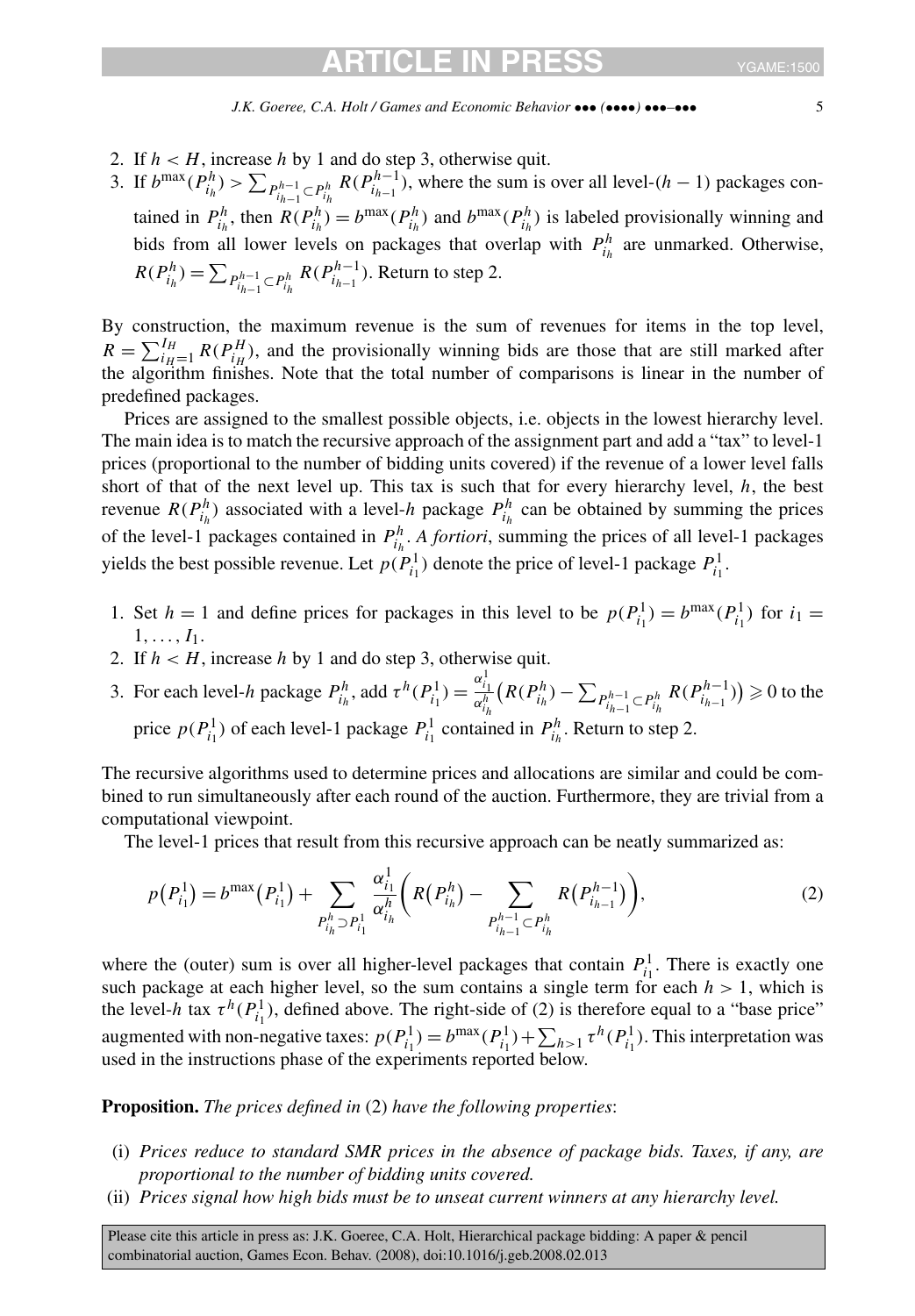#### 6 *J.K. Goeree, C.A. Holt / Games and Economic Behavior* ••• *(*••••*)* •••*–*•••

(iii) *Prices are* "*market clearing,*" *i.e. the sum of individual license prices within a package exceeds* (*equals*) *the amount of a losing* (*winning*) *bid for the package.*

**Proof.** Without package bids  $R(P_{i_h}^h) = \sum_{P_{i_1}^1 \subset P_{i_h}^h} b^{\max}(P_{i_1}^1)$  for all packages  $P_{i_h}^h$  so (2) reduces to  $p(P_{i_1}^1) = b^{\max}(P_{i_1}^1)$ . To show (ii), define the level-*h* revenue  $R(h) = \sum_{i_h=1}^{I_h} R(P_{i_h}^h)$ . Using (1), it is readily verified that the linear prices in (2) sum up to level-*H* revenues:

$$
\sum_{i_1=1}^{n_1} p(P_{i_1}^1) = R(1) + \sum_{h>1} (R(h) - R(h-1)) = R(H),
$$

which is the maximum revenue by construction. Hence, prices of the level-1 items sum to the winning bids, irrespective of the levels in which the winning bids occur. Property (iii) follows by construction and reflects the fact that the assignment problem has an integer solution, so dual prices exist.  $\square$ 

The proportional tax property in (i) ensures that small licenses do not get overpriced.<sup>4</sup> The second property shows how the prices help smaller bidders avoid the "threshold" problem that potentially occurs when they have to coordinate their bids in response to an aggressive package bid. The third property does not generally hold with flexible (non-hierarchical) package bidding.<sup>5</sup>

### **3. Experimental design**

#### *3.1. Auction formats*

*I*1

Our main design involves 7 bidders and 18 licenses, with three alternative auction formats. All experiments were conducted using *j*Auctions, which enables bidders to create "custom" packages in order to see the value complementarities associated with winning combinations of licenses.<sup>6</sup> Under flexible package bidding (MPB), bidders could bid on these self-created packages. Under the baseline simultaneous multi-round auction (SMR), these custom packages would be shown but could not be placed into the bidding basket. Finally, under hierarchical package bidding (HPB) bidders are permitted to submit bids for pre-defined packages but not for custom packages.

Without package bidding (SMR), the highest bids submitted for each license in a round become the provisionally winning bids. With package bidding (either MPB or HPB), the provisionally winning bids for licenses or packages are those that maximize seller revenue. At the

<sup>4</sup> Consider a two-level hierarchy with 1 national package divided into three licenses, labeled *A*, *B*, and *C*, which cover different bidding units: *A* and *C* are small ( $\alpha_A = \alpha_C = 1$ ) while *B* is large ( $\alpha_B = 10$ ). Suppose that values for *A* and *C* are somewhere in the [5*,* 20] range while the value for *B* is somewhere in the [50*,* 100] range. Furthermore, suppose there are three small bidders and one large bidder: bidder 1 wants *A*, bidder 2 wants *B*, and bidder 3 wants *C*, while bidder 4 values only the package *ABC*. If opening bids of the small bidders are 4 on licenses *A*–*C* while bidder 4 places a bid of 60 on *ABC* then without correcting for bidding units, prices are  $p_A = p_B = p_C = 20$ . This would cause bidders 1 and 3 to drop out since their values are below 20. In other words, small licenses get over-priced, thereby eliminating small bidders from the auction. In contrast, the pricing formula (2) yields prices of  $p_A = p_C = 4 + \frac{1}{12}(60 - 12) = 8$  and

 $p_B = 4 + \frac{10}{12}(60 - 12) = 44$ , giving small bidders a chance to compete.

<sup>&</sup>lt;sup>5</sup> Consider, for example, the following four bids:  $b_{ABC} = 30$  and  $b_{AB} = b_{AC} = b_{BC} = 24$ . No market clearing prices exist in this case.

<sup>6</sup> *j*Auctions is a JAVA-based suite of auction programs developed by Jacob Goeree.

Please cite this article in press as: J.K. Goeree, C.A. Holt, Hierarchical package bidding: A paper & pencil combinatorial auction, Games Econ. Behav. (2008), doi:10.1016/j.geb.2008.02.013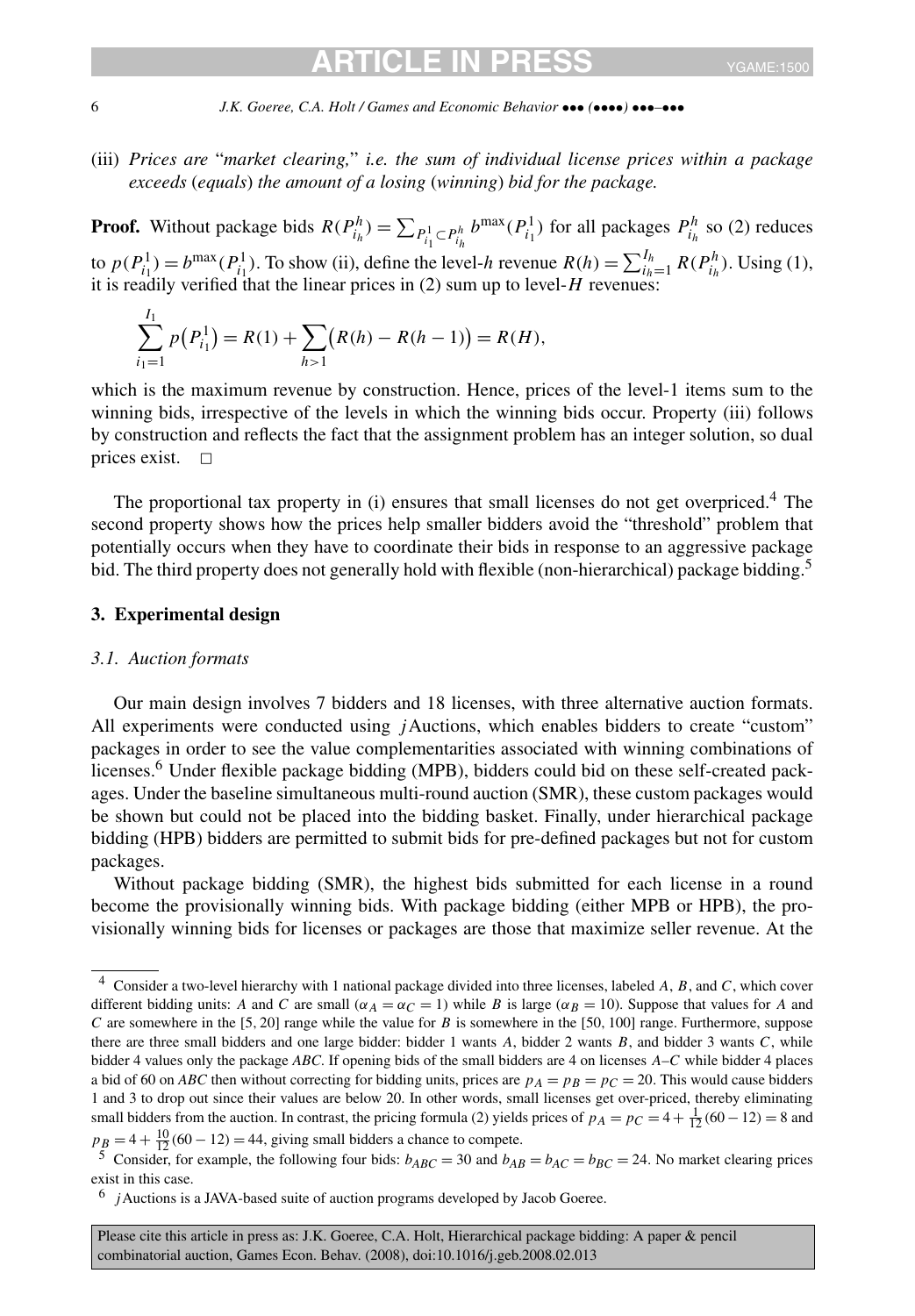#### *J.K. Goeree, C.A. Holt / Games and Economic Behavior* ••• *(*••••*)* •••*–*••• 7

end of each round, bidders receive information on all provisionally winning bids (for licenses and packages) and the corresponding ID numbers. Bidders also see the prices for all licenses, the sum of their own values for the licenses and packages that they are provisionally winning, and the sum of prices that would be paid for those licenses and packages if the auction had ended. Bidding continues from round to round until no new bids are submitted (or withdrawn under SMR), at which time the provisionally winning bids become the final bids that determine allocations and prices paid. Under SMR, bidders have limited opportunities to withdraw provisionally winning bids: in at most two rounds of the auction, bidders can withdraw as many provisionally winning bids as they wish.<sup>7</sup> Withdrawals are subject to penalties that compensate the seller for lower prices obtained: if the license is sold, the penalty is equal to the difference between the withdrawn bid and the final sales price (if this difference is positive, otherwise the penalty is 0). If the license goes unsold, the penalty is 25% of the withdrawn bid.

The bids in each round are used to construct prices that place lower bounds on the bids that can be submitted in the subsequent round. Under SMR, prices are simply equal to the highest bids for the licenses. Under MPB, the prices for licenses are set so that the losing bids on licenses (or packages) are less than or equal to the corresponding license prices (or sum of prices for individual licenses in that package) and the winning bids are equal to the corresponding prices. Although the intuition behind these "Walrasian" constraints is clear, the presence of complementarities in license values may preclude the existence of such dual prices. In this case, prices are approximated in a manner that minimizes some measure of the extent to which the constraints are not satisfied.<sup>8</sup> As shown in the previous section, HPB prices are Walrasian prices (not approximations). These prices are computed in a straightforward recursive manner by scaling up high bids at each level so that they sum to the high bid at the next level of the hierarchy.<sup>9</sup>

New bids at the start of a round must exceed provisionally winning bids under SMR by at least one bid increment (3 points in the experiment), whereas new bids under the two package bidding formats must exceed the price of a license or sum of prices for licenses in a package by at least one bid increment for each license in the package. For example, the next bid on a package of 2 licenses with prices 5 and 10 would have to be  $21 (= 5 + 10 + 3 + 3)$ , but higher bids of 24, 27, etc. would also be allowed. $10<sup>10</sup>$ 

<sup>7</sup> Since package bidding protects bidders from the exposure problem, withdrawals were not permitted under MPB and HPB.

<sup>&</sup>lt;sup>8</sup> In addition, there may be multiple solutions to the constraints, and a second constrained optimization problem is run to resolve the indeterminacy, e.g. maximizing the minimum price, or minimizing the sum of squared deviations from previous round prices (Kwasnica et al., 2005).

<sup>9</sup> Under SMR, new and current provisionally winning bids are considered to determine provisional winners for the next round. Under MPB and HPB all bids received are considered (to prevent cycles). Of course, retaining old bids implies they may become winning at a later stage, and the FCC is considering allowing bidders to "drop" non-provisionally winning bids in a single round. To maintain comparability with SMR where regional bidders could win at most 4 licenses due to activity constraints we imposed purchase limits of 4 for regional bidders, which were used in the revenue maximization routines in MPB and TPB. These limits are absent when eligibility is determined by the number of licenses bidders register for prior to the start of the auction, in which case revenue maximization follows from the simple recursive structure described above. In the presence of purchase constraints, the computed HPB prices that determine minimum bids for the next round may differ from current winning bids—the revenues reported in this paper are based on bids submitted, not on computed prices.

<sup>&</sup>lt;sup>10</sup> Under MPB, after a round in which new bids were submitted but revenue did not increase, the bid increment needs to be raised to avoid cycling. Consider the following scenario where the bid increment is assumed to be 3: suppose there is a winning bid of 30 on the *ABC* package and three other bids of 29 on *AB*, *AC*, and *BC*. The computed prices for *A*, *B*, and *C* are 10 each. In the next round the minimum acceptable bids are  $26 (= 10 + 10 + 3 + 3)$  for each package of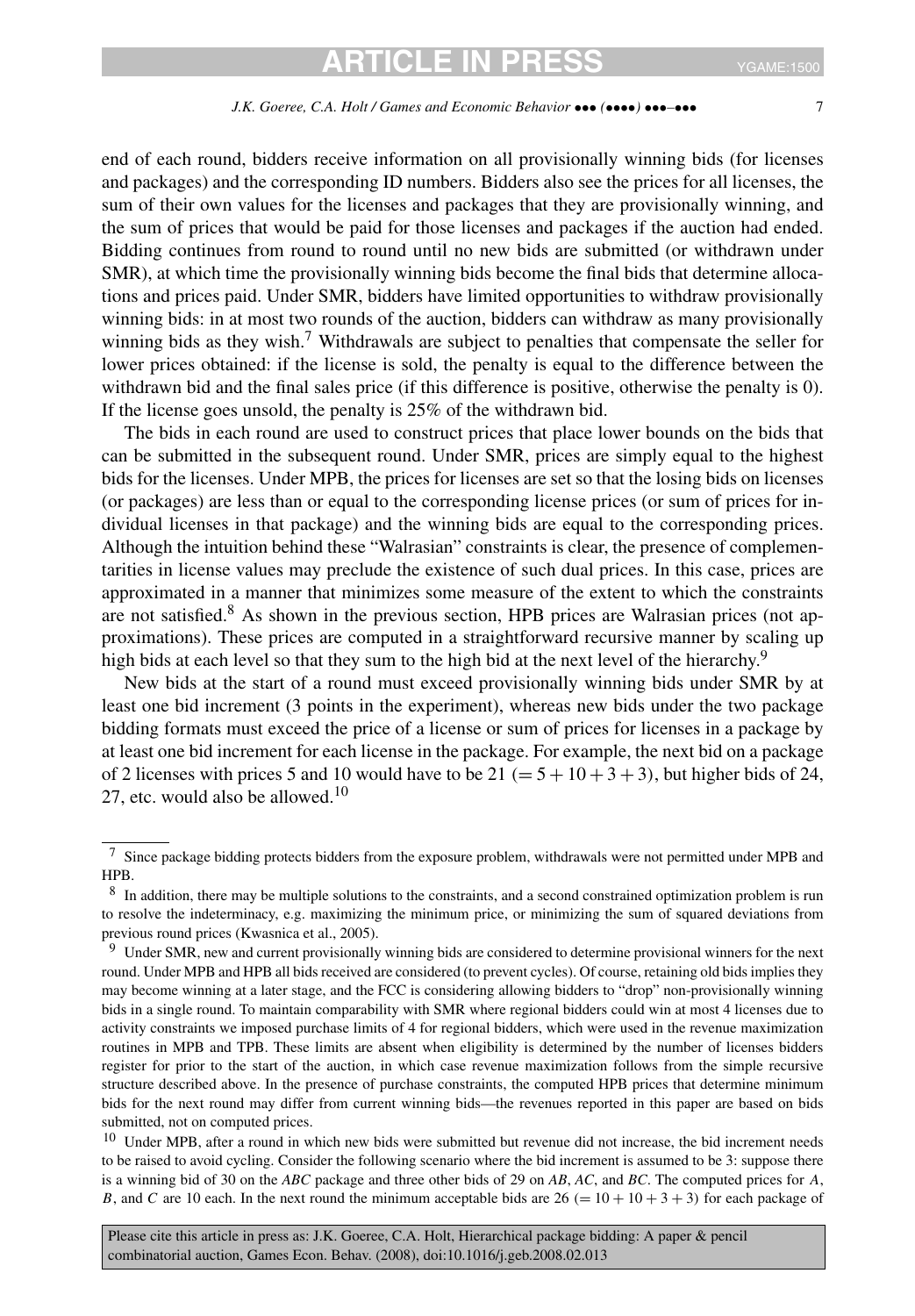#### 8 *J.K. Goeree, C.A. Holt / Games and Economic Behavior* ••• *(*••••*)* •••*–*•••

In the FCC auctions, financial pre-qualifications determine initial bidding activities for each participant, where activity is measured in terms of population and bandwidth ("MHz-pop" units). Each license in the experiment has one activity unit to avoid the extra complexity. Activity has a "use it or lose it" feature, except that a provisionally winning bid does not need to be resubmitted to maintain activity. Therefore, activity *in this round* is defined in terms of the number of different licenses for which a bidder is the provisional winner or for which a bid is submitted *in the previous round*, either individually or as part of a package. Under MPB and HPB, a bid from a previous round which was not then a winning bid might become a winning bid later as a result of others' bidding behavior. However, this does not raise a bidder's activity. In other words, bidders' activities can only decrease over the course of the auction. If a person's bidding activity is below the permitted level, then the permitted activity falls to that lower level in the subsequent round.

#### *3.2. Sessions and bidder interests*

Each auction involved 7 participants: six "regional" bidders (labeled 1 through 6) and one "national" bidder (labeled 7). A graphical representation of bidders' interests is shown in Fig. 1. The large circle (licenses *A* through *L*) on the left contains licenses of interest to the national and regional bidders. For example, license *A* is of interest to regional bidders 1 and 6 and to the national bidder 7. Note that each regional bidder has an interest in 4 adjacent licenses, with partial overlap in these interests. The smaller circle on the right (licenses *M* through *R*) contains licenses only of interest to regional bidders, e.g. license *P* is of interest to regional bidders 3 and 4. Activity and purchase limits were such that regional bidders can acquire at most four licenses, and the national bidder can acquire up to twelve licenses on the larger circle. One useful feature of the smaller circle was to reduce earnings inequities in cases where the national bidder managed to win a national license or a large share of licenses, which was expected to happen more frequently with package bidding.

The license values for each bidder were randomly determined, and values for combinations were determined by scaling up the values of the individual licenses in the combination. For the national bidder, the baseline draw distributions are uniform on the range [0, 10] for licenses *A*–*D* and *I*–*L* and uniform on the range [0*,* 20] for licenses *E*–*H*. For regional bidders, the baseline draw distributions are uniform on the range [0*,* 20] for licenses *A*–*D* and *I*–*L* and uniform on the range  $[0, 40]$  for licenses  $E-H$ . Finally, for licenses  $M-R$  the baseline draw distributions are uniform on the range [0*,* 20]. These value distributions (not the actual draws) were common knowledge among the bidders. Note that the  $E-H$  region of the national circle is, on average, worth more to the national and regional bidders. This asymmetry allows us to measure the impact of "pre-packaging" on regional bidders of different strengths. In particular, the regional bidder with an interest in the high-value licenses  $E-H$  would often be a strong competitor with the national bidder, and a threshold problem could arise if the other regional bidders drop out of the bidding without coordinating a strong response to an aggressive national bid.

In all formats, bidders could bid on individual licenses. Recall that bidders cannot bid on packages under SMR, and they have full flexibility in bidding on packages under MPB, subject to activity constraints. Under HPB, the admissible packages have a hierarchical structure consisting of a single national package *ABCDEFGHIJKL* in our HPB2 design, where the subscript indicates

two licenses. So the losing bidders could resubmit their bids of 29, and minimum acceptable bids would again be 26 for each license etc. This cycling behavior can occur whenever a package bid is winning and losing bidders are bidding on sub-packages. The solution is to increase the bid increment (from 3 to 6 to 9, etc.).

Please cite this article in press as: J.K. Goeree, C.A. Holt, Hierarchical package bidding: A paper & pencil combinatorial auction, Games Econ. Behav. (2008), doi:10.1016/j.geb.2008.02.013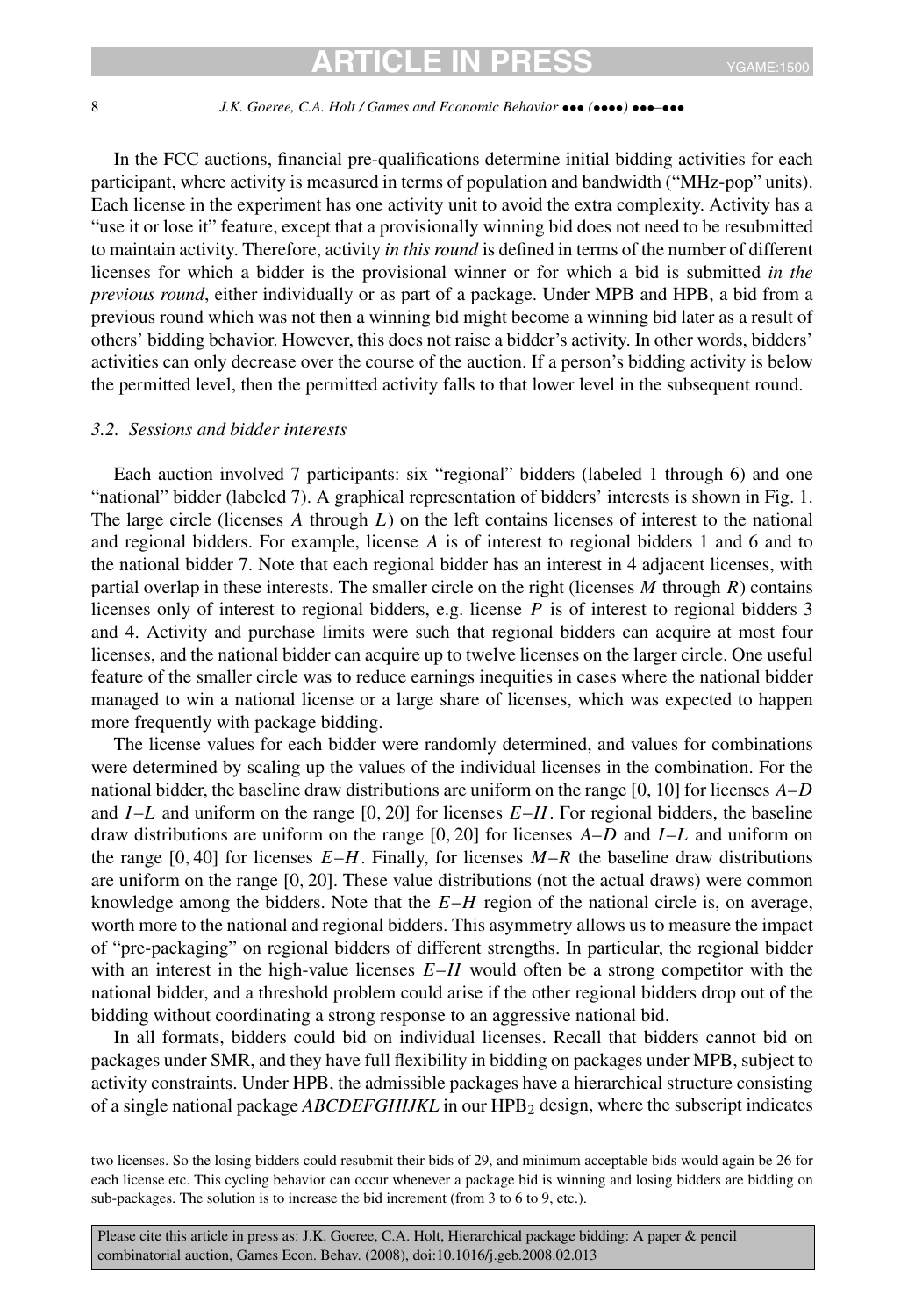*J.K. Goeree, C.A. Holt / Games and Economic Behavior* ••• *(*••••*)* •••*–*••• 9



Fig. 1. Regional bidders 1–6 are interested in 4 licenses from the national circle and 2 licenses from the regional circle. National bidder 7 is interested in all 12 licenses from the national circle.

the number of levels in the hierarchy. We also implemented a three-level hierarchy, with an additional middle level consisting of three non-overlapping regional packages: *ABCD*, *EFGH*, and *IJKL* in our HPB3-odd design and *ABKL*, *CDEF*, and *GHIJ* in our HPB3-even design, see Table 1 (licenses *E*, *F*, *G*, and *H* are shown in bold to indicate their higher values). In other words, in HPB3-odd the odd numbered regional bidders can bid on their preferred packages but not the even numbered bidders, while in  $HPB<sub>3</sub>$ -even the reverse is true. In  $HPB<sub>2</sub>$ , regional bidders could only submit bids for individual licenses, while the national bidder could bid on individual licenses and/or on the national package.<sup>11</sup> Each of these 5 treatments was replicated

$$
p_{ir} = b_{ir}^{\max} + \frac{\alpha_{ir}}{\alpha_r} \left( Rev_r - \sum_{i'=1}^4 b_{i'r}^{\max} \right) + \frac{\alpha_{ir}}{\alpha} \left( Rev - \sum_{r'=1}^3 Rev_{r'} \right),
$$

with  $\alpha_r = \sum_{i=1}^4 \alpha_{ir}$  the number of bidding units in region *r* and  $\alpha = \sum_{r=1}^3 \alpha_r$  the number of bidding units nationwide. (For simplicity, each license covers  $\alpha_{ir} = 1$  bidding unit in the experiment.) As an example, suppose the high bids are 3 on each of the 12 items, the regional bids are 24, and the national bid is 84. In this case, the national bid is winning and prices for each of the items are the high bids plus a regional and a national tax:  $3 + \frac{1}{4}(24 - 4 \times 3) + \frac{1}{12}(84 - 3 \times 24) = 7$ , which determines bids on each item needed to unseat the winning national bid. Finally, for the two-level hierarchy used<br>in HPB<sub>2</sub> the above pricing rule further simplifies to  $p_i = b_i^{\max} + \frac{\alpha_i}{\alpha} (Rev - \sum_{i'=1}^{12} b_{i'}^{\max})$ ,

<sup>11</sup> The hierarchy structures employed in the experiment simplified the explanation of the HPB pricing rule. Consider, for example, the three-level hierarchy used in HPB<sub>3</sub>-odd and HPB<sub>3</sub>-even. Let the 12 items on the national circle be indexed by  $r = 1, \ldots, 3$  to denote the region and by  $i = 1, \ldots, 4$  to denote a license within the region. Let  $b_{ir}^{\max}$  denote the best bid for license *i* in region *r*,  $b_r^{\max}$  the best package bid for region *r*, and  $b^{\max}$  the best package bid for the nation-wide license. Define the revenue for region *r* as  $Rev_r = \max(b_r^{\max}, \sum_{i=1}^4 b_{ir}^{\max})$  and the national revenue as  $Rev = \max(b^{\text{max}}, \sum_{i=1}^{3} Rev_r)$ . The price  $p_{ir}$  of license *i* in region *r* is simply the maximum bid for the license plus possibly a "regional tax" (if the sum of individual bids falls short of the regional profit) plus possibly a "national tax" (if the sum of regional profits falls short of the national profit):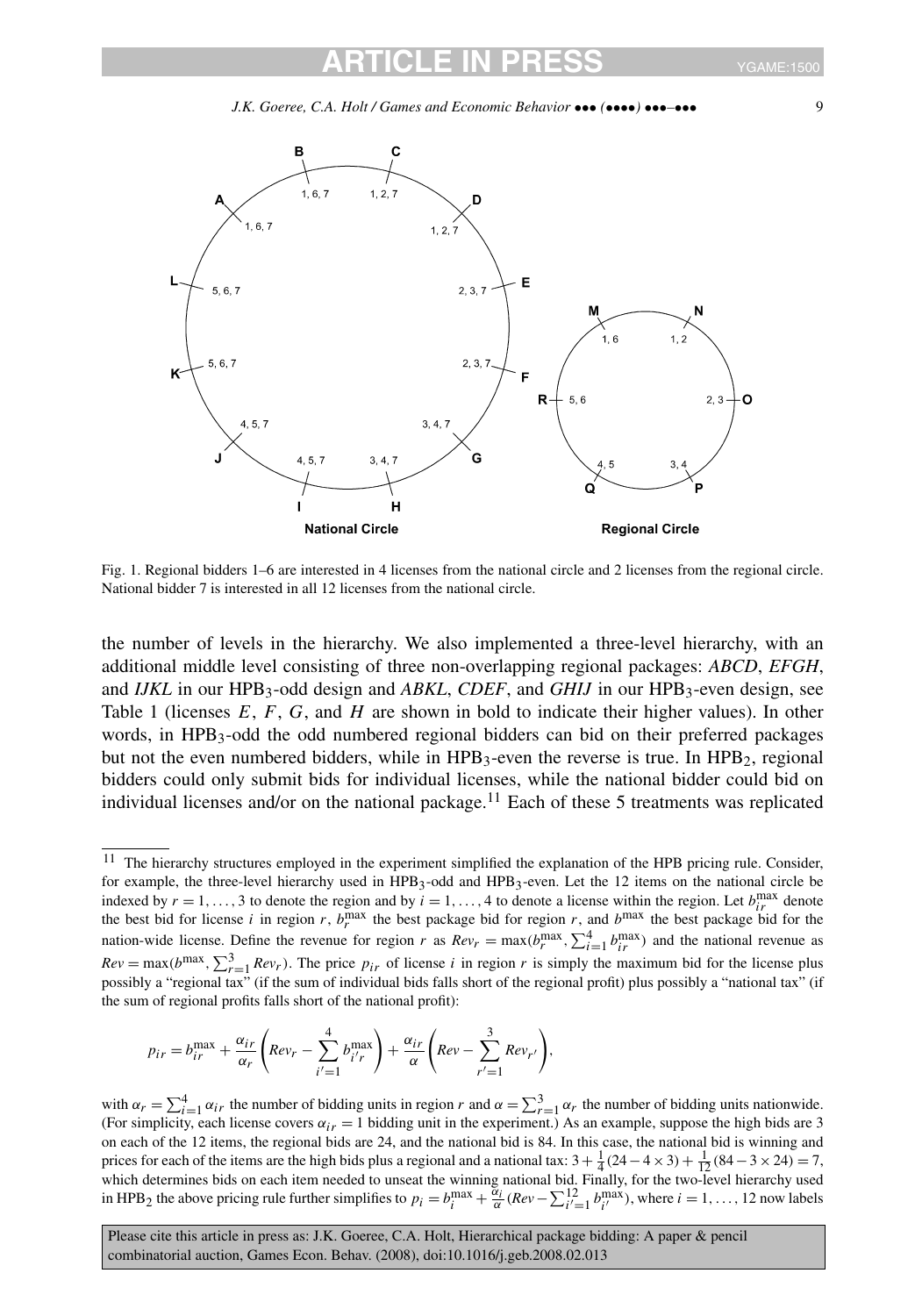#### 10 *J.K. Goeree, C.A. Holt / Games and Economic Behavior* ••• *(*••••*)* •••*–*•••

|                     |   |                   | $#$ Groups $#$ Bidders (activity)<br>Licenses |                     | Available                          | License |
|---------------------|---|-------------------|-----------------------------------------------|---------------------|------------------------------------|---------|
|                     |   | Regional National |                                               | Regional            | National packages                  | synergy |
| <b>SMR</b>          | 5 | 6(4)              | 1(12)                                         | $A-L$ , $M-R$ $A-L$ | None                               | 20%     |
| HPB <sub>2</sub>    | 5 | 6(4)              | 1(12)                                         | $A-L$ , $M-R$ $A-L$ | <b>ABCDEFGHIJKL</b>                | 20%     |
| $HPB_3-odd \quad 5$ |   | 6(4)              | 1(12)                                         | $A-L$ , $M-R$ $A-L$ | ABCD, EFGH, IJKL, ABCDEFGHIJKL 20% |         |
| $HPB_3$ -even 5     |   | 6(4)              | 1(12)                                         | $A-L$ , $M-R$ $A-L$ | CDEF, GHIJ, ABKL, ABCDEFGHIJKL 20% |         |
| MPB                 |   | 6(4)              | 1(12)                                         | $A-L$ , $M-R$ $A-L$ | All                                | 20%     |

Table 1 Complementarities design

5 times as indicated in Table 1, for a total of 25 sessions (using different groups of 7 participants in each session). For each replication or "wave," we generated new sets of random values for all the bidders; we used the same sets of values across auction formats to reduce performance differences due to the random draws.

Value complementarities were chosen so that the optimal allocation would involve a single national package on the large circle for some sets of value draws and a combination of regional package awards and individual license awards in others. For both national and regional bidders, each license acquired goes up in value by 20% (with two licenses), by 40% (with three licenses), by 60% (with four licenses), etc., and by 220% if the national bidder wins all twelve licenses *A*–*L*. In waves 1–4, complementarities occur among all licenses while in wave 5 they occur only among licenses from the national circle. For example, if bidder 1 wins the combination *ABM*, the value synergies apply to licenses *A* and *B* and *M* in waves 1–4 and only to *A* and *B* in wave 5. The national bidder can acquire up to twelve licenses and has value complementarities for all licenses in all five waves.

Participants were recruited from the Caltech student population for sessions that lasted about an hour and a half. Including the experiments reported in Section 6, we conducted 58 sessions using 340 subjects.<sup>12</sup> Each session began with an instruction period and 3 practice auctions, followed by 6 auctions used to determine their earnings. The number of auctions was announced in advance. Bidder roles were reassigned randomly after each auction in order to attenuate earnings differences across national and regional bidders and to help bidders understand the strategic considerations faced by both types of bidders. Earnings were calculated by converting points to dollars at a rate of 2 points per dollar. Average earnings were about \$40 per person, including a \$5 show-up fee, and payments were made in cash immediately after the final auction.

### **4. Results: aggregate data**

In this section we report the main indicators for auction performance: efficiency, revenues, and bidders' profits.

Please cite this article in press as: J.K. Goeree, C.A. Holt, Hierarchical package bidding: A paper & pencil combinatorial auction, Games Econ. Behav. (2008), doi:10.1016/j.geb.2008.02.013

the twelve licenses on the national circle. In other words, the price  $p_i$  of license *i* is now simply the maximum bid for the license plus possibly a "national tax."

 $12$  The results for 20 of these sessions were submitted to the FCC in a consulting report that is cited in their decision to adopt HPB for the package bidding segment of the upcoming 700 MHz auction (FCC Public Notice, August 2007).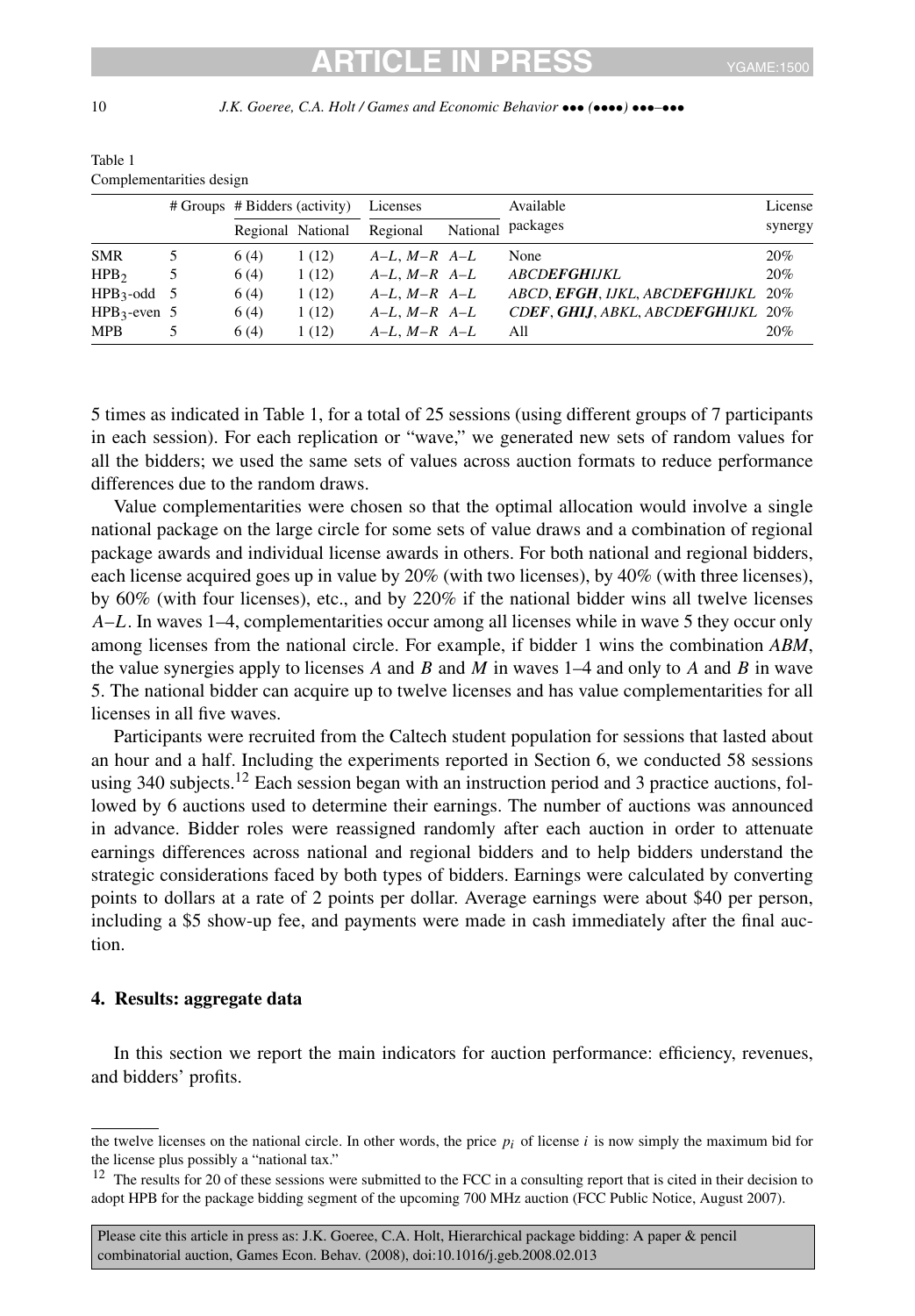#### *J.K. Goeree, C.A. Holt / Games and Economic Behavior* ••• *(*••••*)* •••*–*••• 11



Fig. 2. Efficiencies and revenues by auction format.

### *4.1. Efficiency*

Market efficiency is defined as the value of the allocation obtained in the auction (the actual surplus, *Sactual*) divided by the value of the best possible allocation (the maximum possible surplus,  $S_{\text{optimal}}$ ):<sup>13</sup>

$$
efficiency = \frac{S_{actual}}{S_{optimal}} \times 100\%.
$$
\n(3)

The summary Table A1 in the Appendix lists average efficiencies across sessions and auction formats.

Package bidding is designed to help bidders avoid the "exposure problem" of bidding high for licenses with high complementarities. As expected, switching from SMR to the package auction formats raises efficiency: from  $85.1\%$  to  $89.7\%$  for MPB, to  $92.1\%$  for HPB<sub>2</sub>, and to  $92.6\%$ and  $94.0\%$  for HPB<sub>3</sub>-even and HPB<sub>3</sub>-odd respectively. The left part of Fig. 2 shows average efficiencies across formats: the white bar corresponds to SMR, the light-gray bar to  $HPB<sub>2</sub>$ , the medium-gray bar to HPB3-odd, the dark-gray bar to HPB3-even, and the black bar to MPB. The standard deviations are indicated by the bracketed intervals at the top of each bar. Notice that efficiencies are higher and less variable under the HPB formats as compared to SMR and MPB.

The performance differences suggested by Fig. 2 are supported by a statistical analysis. As illustrated by Fig. 2, the HPB environments yield very similar results (in terms of efficiency and revenue) and, hence, we will pool the observations from the HPB environments. Below  $\sim$ indicates a pair-wise ordering that is not significant,  $>^*$  indicates significance at the 10% level,  $\succ^{\ast\ast}$  indicates significance at the 5% level, and  $\succ^{\ast\ast\ast}$  indicates significance at the 1% level.

<sup>13</sup> The total number of possible allocations with this setup is 27,433,982.

Please cite this article in press as: J.K. Goeree, C.A. Holt, Hierarchical package bidding: A paper & pencil combinatorial auction, Games Econ. Behav. (2008), doi:10.1016/j.geb.2008.02.013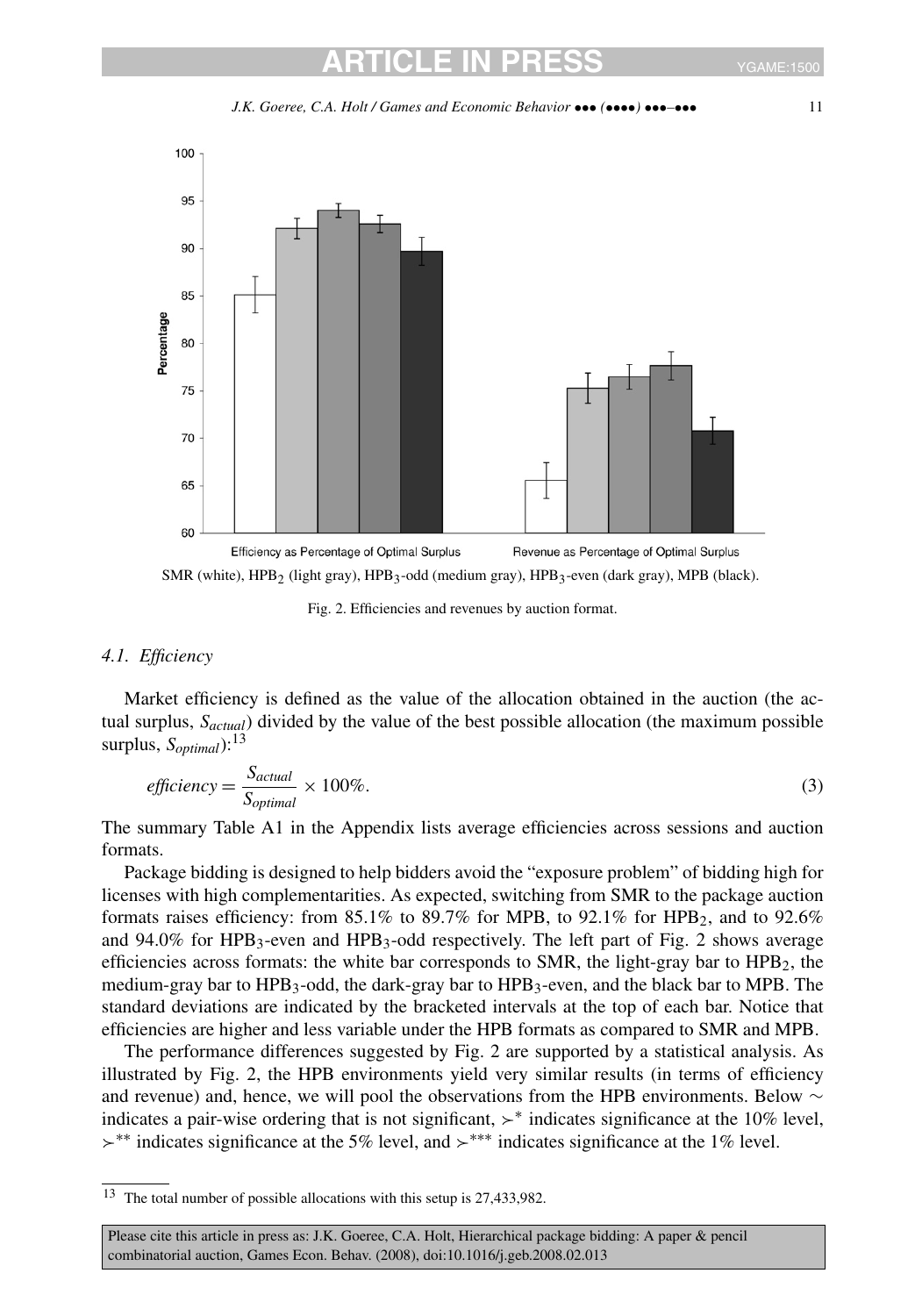12 *J.K. Goeree, C.A. Holt / Games and Economic Behavior* ••• *(*••••*)* •••*–*•••



Fig. 3. Licenses acquired by regional bidders (1–6), the national bidder (7), and the number of unsold licenses. Optimal awards of licenses shown by the white bar on the right side for licenses 1–7.

**Result 1.** *Efficiencies are ranked* HPB ≻<sup>\*\*\*</sup> SMR *and* HPB ≻<sup>\*</sup> MPB.

**Support.** See the Appendix for an overview of session averages across auction formats. There are five averages for SMR and MPB, corresponding to the five value waves, and fifteen averages for HPB after pooling the HPB environments. The non-parametric test employed is a Wilcoxon matched-pairs signed-rank test. The difference in ranks between MPB and SMR is 9 (five observations), which is not significant. The difference in ranks between HPB and MPB is 90 (fifteen observations), which is significant ( $p = 0.09$ ). Finally, the difference in ranks between HPB and SMR is 120 (fifteen observations), which is significant at the one-percent level  $(p < 0.001)$ .  $\Box$ 

One cause of efficiency reductions with SMR is the incidence of unsold licenses, which happens at a rate of 2.1 licenses (out of 18) when averaged over all sessions. Likewise, on average 1.0 license is unsold under MPB while there are virtually no unsold licenses with HPB, see Fig. 3.

### **Result 2.** *The numbers of unsold licenses are ranked* SMR ∼ MPB ∗∗∗ HPB*.*

**Support.** The higher rate at which licenses are awarded under HPB is clear from the right-most set of bars in Fig. 3. The difference between HPB and MPB in terms of license sales rates is significant with a Wilcoxon matched-pairs signed-rank test ( $p < 0.001$  with fifteen observations) while the difference between MPB and SMR is (borderline) insignificant ( $p = 0.13$  with five observations).  $\Box$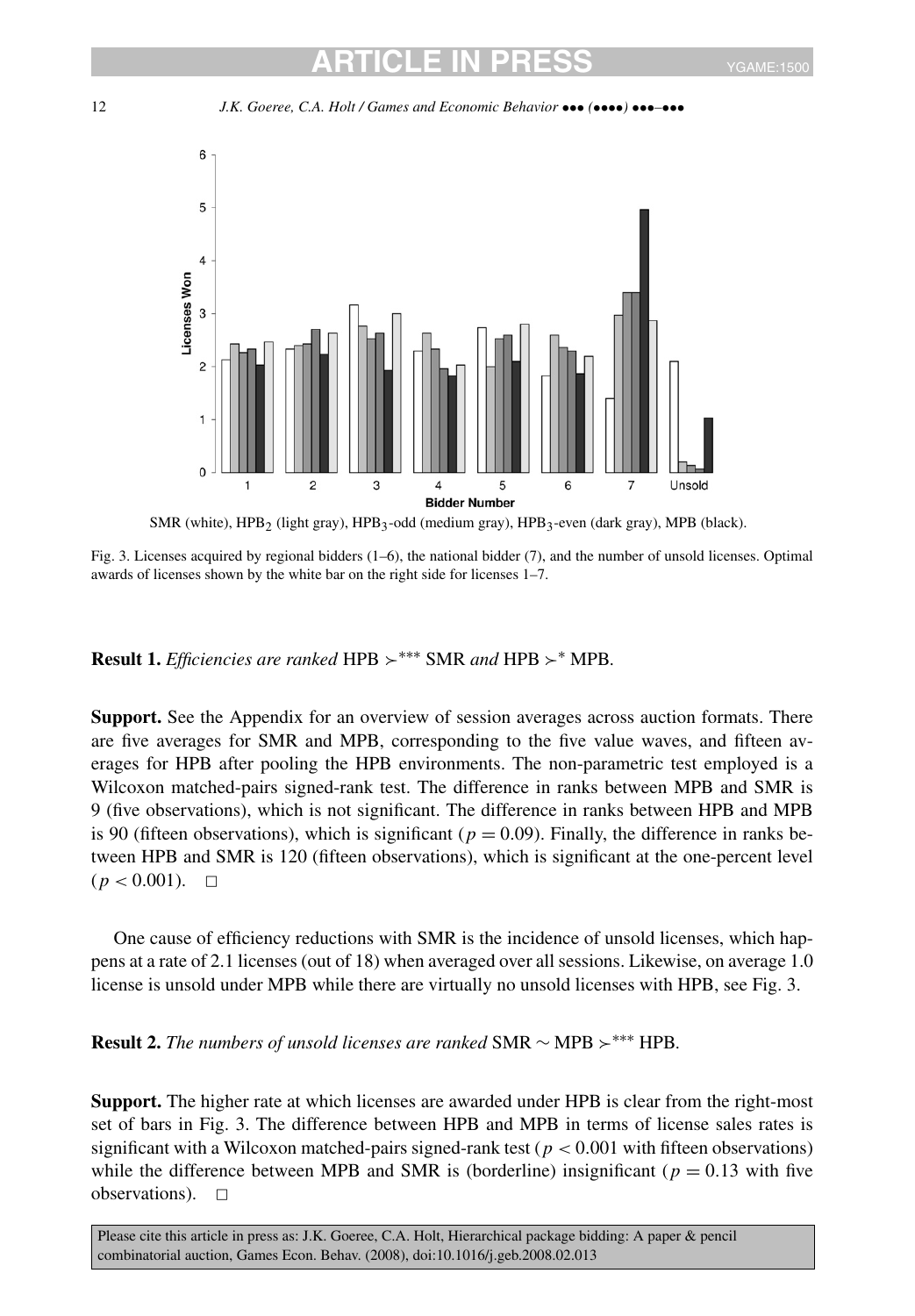### *4.2. Revenues*

Revenues are also normalized by the value of the best possible allocation:

$$
revenue = \frac{R_{actual}}{S_{optimal}} \times 100\%.\tag{4}
$$

The introduction of package bidding enhances revenues as shown in the right part of Fig. 2. Switching from SMR to the package auction formats raises revenue from 65.6% to 70.8% for MPB, to 75.3% for HPB<sub>2</sub>, and to 76.5% and 77.9% for HPB<sub>3</sub>-odd and HPB<sub>3</sub>-even respectively. As before, these comparisons can be evaluated with a Wilcoxon test based on the session averages reported in the Appendix.

### **Result 3.** *Revenues are ranked* HPB ∗∗∗ MPB ∗∗ SMR*.*

**Support.** The difference in ranks between MPB and SMR is 15 (five observations), which is significant ( $p = 0.04$ ). The difference in ranks between HPB and MPB is 120 (fifteen observations), which is significant at the one-percent level ( $p < 0.001$ ).  $\Box$ 

The brackets on each of the bars on the right side of Fig. 2 indicate the standard deviations of the revenues across formats. Note that SMR results in lower and more variable revenues as compared to HPB. Also, it is apparent from Fig. 2 that the average efficiencies and revenues with only two tiers are slightly lower than for the three-tier hierarchies. Even though this difference is not significant, it suggests that in some situations it is important to have enough hierarchy levels to allow small bidders to compete effectively when they are part of the efficient allocation.

#### *4.3. Bidders' profits*

Consistent with the definitions of revenue and efficiency, bidders' profits are normalized by the value of the best possible allocation:

$$
profits = \frac{\sum_{i} \pi_{actual}^{i}}{S_{optimal}} \times 100\%.
$$
\n
$$
(5)
$$

This profit is the difference between actual surplus and seller's revenue, except for SMR where possible penalties from withdrawing winning bids are recorded separately (see the Appendix). Rather than simply reporting the profits for the bidders as a group it is useful to show them by bidder type since this highlights the impact that package bidding and/or pre-packaging has on different types of bidders. Fig. 4 displays bidders' profits by treatment and bidder number, using the same color-coding as in Fig. 2. Again, the standard deviations are indicated by the brackets at the top of each bar.

The ability to bid for combinations allows national bidders to bid high on large packages and avoid the exposure problem, resulting in positive profits for the national bidder (7) in the MPB and HPB auctions. In contrast, the national bidder loses money (in all waves, see the Appendix) when the SMR format is used. These losses are not surprising given prior results on SMR experiments; they result from the value complementarities that create an exposure problem for the national bidder. In the experiment, the effects of negative earnings on individual behavior were mitigated by the fact that bidder roles were randomly assigned in each auction. The differences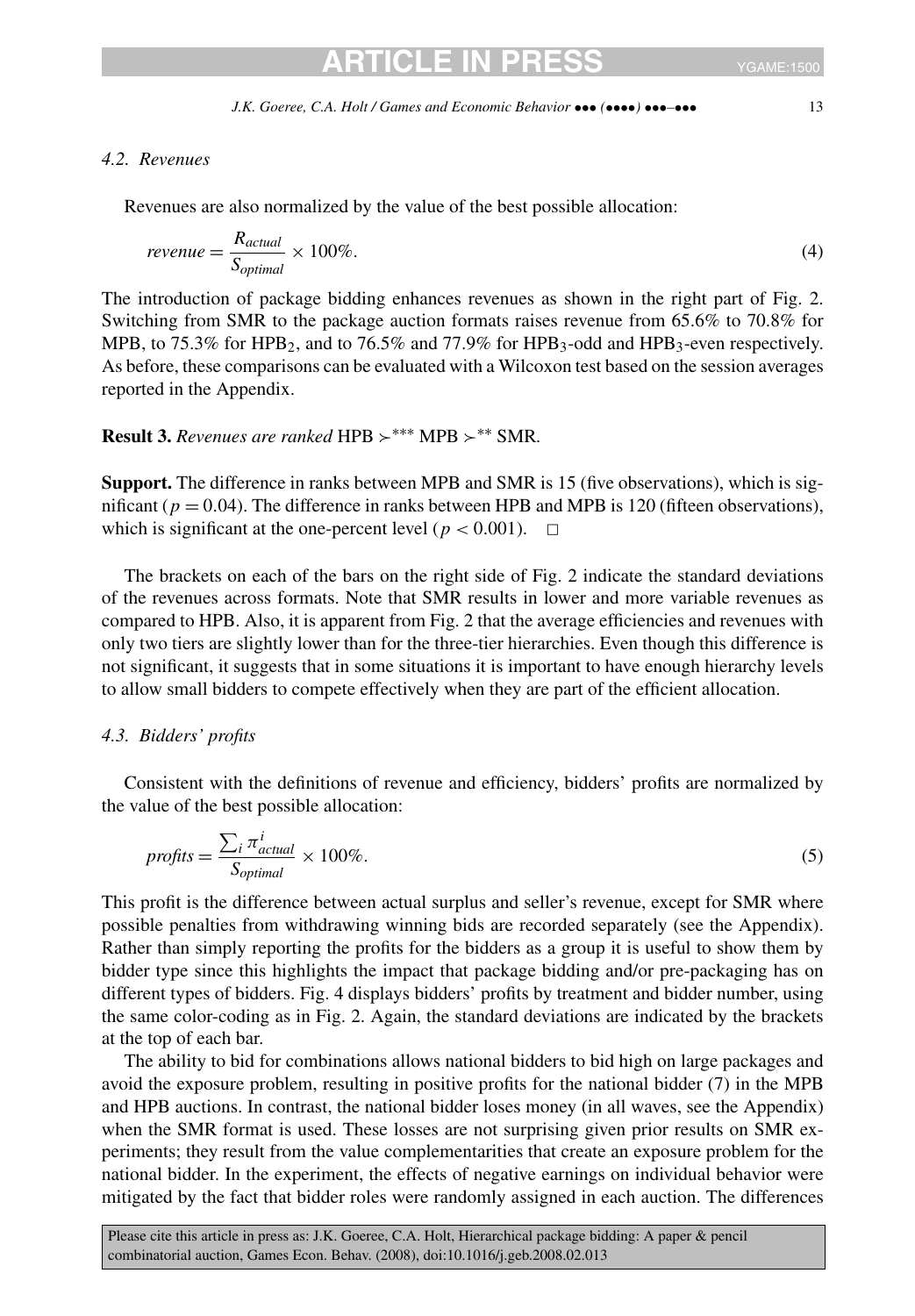14 *J.K. Goeree, C.A. Holt / Games and Economic Behavior* ••• *(*••••*)* •••*–*•••



SMR (white), HPB<sub>2</sub> (light gray), HPB<sub>3</sub>-odd (medium gray), HPB<sub>3</sub>-even (dark gray), MPB (black).



in profits for the national bidder are corroborated by non-parametric tests. In contrast, the differences in profits for regional bidders (slightly higher under SMR than MPB and HPB) are not significant.

**Result 4.** *The national bidder's profit is ranked* MPB ∼ HPB ∗∗∗ SMR*. The regional bidders' profits* (*as a group*) *are ranked* SMR ∼ MPB ∼ HPB*.*

**Support.** For the national bidder's profit the difference in ranks between HPB and SMR is 110 (fifteen observations), which is significant ( $p = 0.004$ ). The difference in ranks between MPB and HPB is 62 (fifteen observations), which is not significant. For the regional bidders' profits the difference in ranks between SMR and MPB is 88 (fifteen observations), which is (borderline) insignificant ( $p = 0.11$ ). The difference in ranks between SMR and MPB is 7 (five observations), which is not significant.  $\square$ 

### **5. Discussion**

### *5.1. The exposure problem in SMR*

One reason for the efficiency and revenue advantages conferred by package bidding vis-à-vis SMR is apparent from looking at the outcomes of the first four auctions of wave 5 in which the optimal allocation frequently involved awarding large-circle licenses to the national bidder: 12, 12, 12, and 11 licenses in auctions 1–4 respectively.<sup>14</sup> Under SMR, the numbers of licenses

<sup>&</sup>lt;sup>14</sup> Recall that in wave 5, small bidders enjoy synergies only for licenses acquired from the national circle.

Please cite this article in press as: J.K. Goeree, C.A. Holt, Hierarchical package bidding: A paper & pencil combinatorial auction, Games Econ. Behav. (2008), doi:10.1016/j.geb.2008.02.013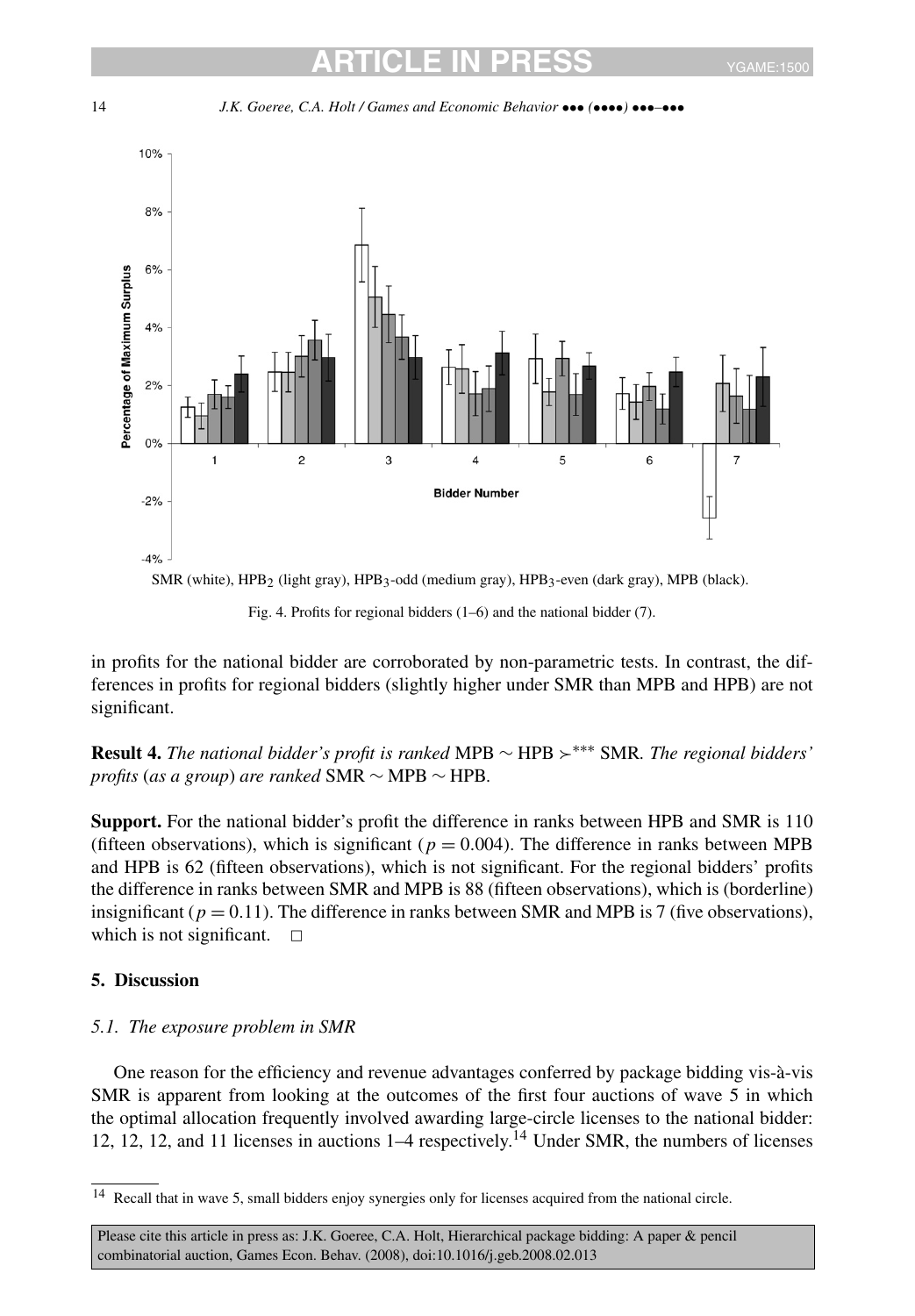*J.K. Goeree, C.A. Holt / Games and Economic Behavior* ••• *(*••••*)* •••*–*••• 15

|                                        | National bidders' values and final prices for licenses A–L. SMR auction 1 in wave 1 |  |  |  |  |  |  |  |  |  |  |  |  |
|----------------------------------------|-------------------------------------------------------------------------------------|--|--|--|--|--|--|--|--|--|--|--|--|
| License: A B C D E F G H I J K L Total |                                                                                     |  |  |  |  |  |  |  |  |  |  |  |  |
| Value 9 5 2 5 19 17 10 18 8 3 3 3 102  |                                                                                     |  |  |  |  |  |  |  |  |  |  |  |  |

Final price 12 18 3 9 42 60 15 48 12 12 12 6 249

Table 2

actually obtained by the national bidder in these four auctions were 7, 2, 5, and 1, which shows that the national bidder was unable to overcome the exposure problem and obtain large networks even when it was optimal to do so. The national bidder was much more successful for the package bidding auctions with the same value draws; the numbers of licenses obtained by the national bidder were  $12$ ,  $12$ ,  $12$ , and  $12$  licenses under MPB and HPB<sub>3</sub>-odd,  $12$ ,  $12$ ,  $12$ , and  $11$  under HPB<sub>2</sub>, and 12, 7, 12, 12 under HPB<sub>3</sub>-even.<sup>15</sup>

The effects of exposure are apparent in the first SMR auction of wave 1. The optimal allocation involved awarding all 12 licenses on the large circle to the national bidder whose values for the licenses are listed in Table 2 together with the final prices. For all licenses, the final price exceeded the national bidder's stand-alone value for the license, and the total cost (249) was much higher than the sum of the individual values (102). Suppose the national bidder had conserved all activity up to the final round and was willing to top the current prices of Table 2, which would involve a minimum expenditure of 285 ( $= 249 + 36$ ) for a national package worth 326 ( $= 3.2 \times$ 102). If the other bidders (who all have sufficient activity to respond) came back with increases of one additional bid increment, the cost of acquiring the national package would exceed its value. In this case, the national bidder could not profitably win any of the licenses. An even worse outcome would result when only some of the regional bidders respond and the national bidder would win a less valuable subset. For example, suppose the national bidder would win only the high-value EFGH combination, which, including synergies, is worth  $102 = (19 + 17 + 17)$  $10+18 \times 1.6$ , but would require an expenditure of at least 177 to top the prices listed in Table 2.

The national bidder has to evaluate the risk of being "exposed" during the course of the auction, not just at the end, since decisions to maintain activity are made on a round-by-round basis. In the experiment, the national bidder gradually lost activity and was the provisional winner for fewer licenses as the auction proceeded. At the start of round 8, for example, the national bidder was winning licenses *A*, *C*, *E*, and *G* with a combined value of 55 (including synergies) and prices of 9, 3, 24, and 9 respectively for a total cost of 45. At the start of round 9, the national bidder was only winning license *C* because regional bidders raised their bids to 12, 27, and 12 on licenses *A*, *E*, and *G*. The total cost of acquiring the *ACEG* combination became 63 and exceeded the value of 55. At this point, the national bidder (rationally) decided to let the activity drop and to withdraw the provisionally winning bid of 3 on license *C* since it was worth only 2 to this bidder.

<sup>15</sup> Performance differences are also apparent in the awards of blocks of licenses to regional bidders. There were 13 cases where the optimal allocation provided at least 3 of the 4 high-value licenses  $(E-H)$  to bidder 3, the only bidder who had an interest in all of these and could bid on them as a package in HPB3-odd. Package bidding generally does better in these cases, with overall average efficiency of 85% for SMR, as compared with 88% for MPB and 93% for HPB. In both package bidding formats, the EFGH package was sometimes awarded to bidder 3 when it should not have been, but the efficiency consequences were small and certainly smaller than the consequences of not awarding one or more of these high-value licenses at all as happened several times with SMR (a total of six cases out of 13, with three of the four high-value licenses unsold in auction 5 of wave 3).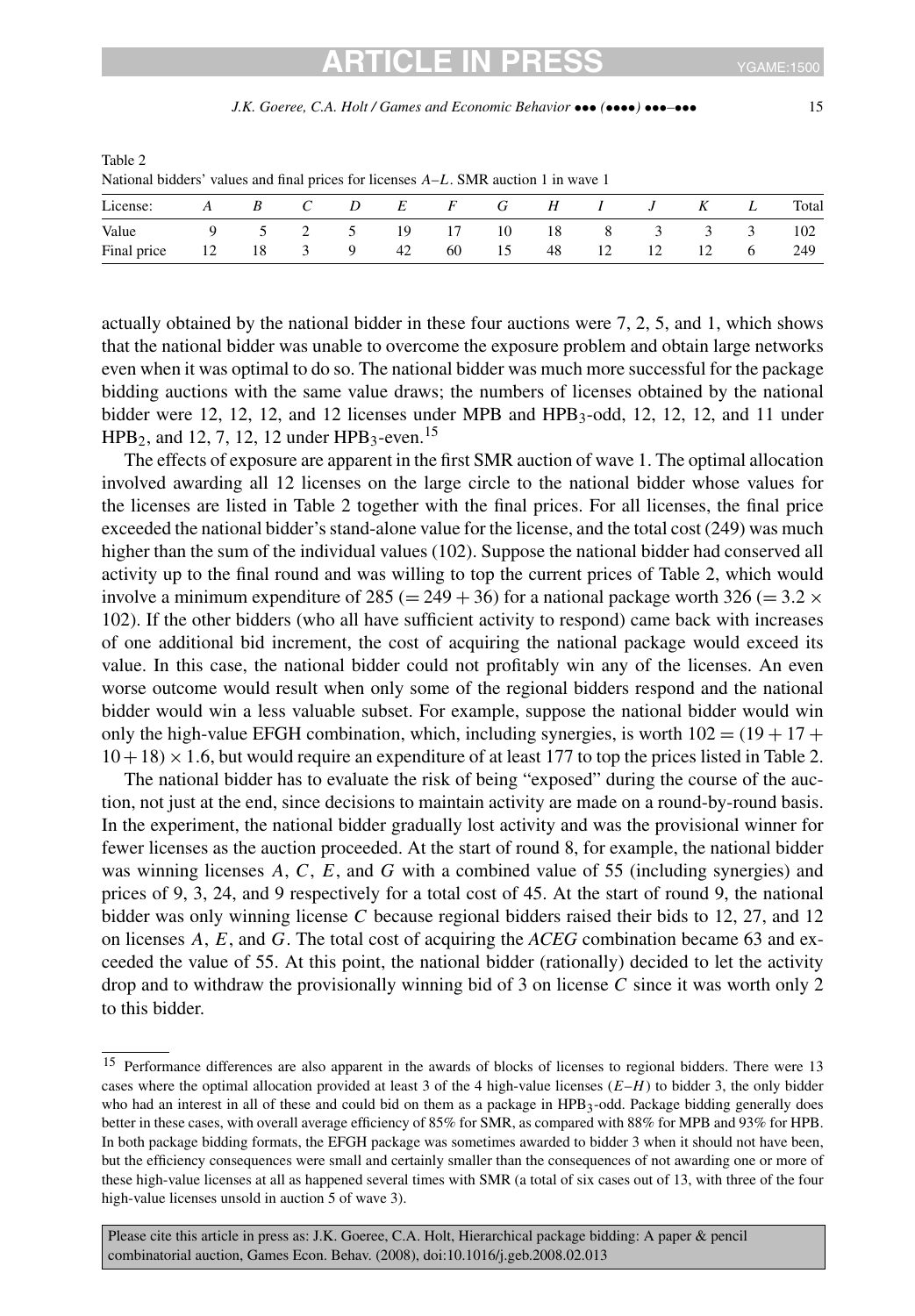#### 16 *J.K. Goeree, C.A. Holt / Games and Economic Behavior* ••• *(*••••*)* •••*–*•••

In this auction, license *C* remained unsold even though its price fell back to the minimum opening bid of 3. The reason is that the two regional bidders (1 and 2) with an interest in *C* had low values for it (2 and 4), and had no additional activity above what they were provisionally winning or actively competing for. More generally, the price following a withdrawal falls back to the second-highest bid for the license, which tends to be high since most withdrawals occur late in the auction. Bidders who are constrained in their activity, as is typically the case late in the auction, are often unwilling or unable to pick up a high-priced unsold unit.

To summarize, unsold licenses in the SMR auctions are a consequence of the interaction between exposure risk and the limited bid-withdrawal option intended to alleviate this problem. For example, Brunner et al. (2007) report *no* unsold licenses in their low-complementarities treatment without exposure risk, and there are no unsold licenses in the no-synergy experiment discussed in Section 6.2. Banks et al. (1989) report SMR experiments without withdrawal options, in which case there are no unsold licenses but bidders incur large losses. These observations also suggest that all licenses are more likely to be sold when bidders' value draws are such that the exposure problem is less severe. In the experiment, there were no unsold licenses in 7 of the SMR auctions. But even for these auctions, the average revenue for SMR was 10% lower compared to HPB  $(69.6\%$  versus 76.5%) while their efficiencies were virtually the same  $(93.6\%$  versus 93.4%). Finally, the option to withdraw provisionally winning bids does not protect the national bidder from losses, see Fig. 4.

The reduced performance of SMR in our design with value complementarities corroborates previous results regarding the adverse effects of exposure risk on efficiency and revenue (e.g. Bykowsky et al., 2000). In addition, our findings suggest that the SMR procedure is disadvantageous for efficient providers for whom it is essential to acquire a national license (e.g. a major new entrant).

#### *5.2. The threshold problem in MPB*

The awarding of national licenses also provides a perspective on why HPB yields higher revenues and efficiencies than the more flexible package bidding format, MPB. There were several MPB auctions in which the national bidder won many licenses on the large circle when it was not optimal to do so, whereas there are relatively few such cases under HPB. To see how the national bidder was sometimes able to obtain all licenses under fully flexible package bidding (MPB) even when it was not optimal to do so, consider the round-by-round results of auction 2 in wave 1, shown in Table 3. The optimal allocation involved only a single license for the national bidder, but there were only three rounds in which the national bidder was not the provisional winner on all 12 licenses. In each of these three rounds, the regional bidders were not able to coordinate a very strong response in the sense that their provisionally winning bids left numerous provisionally unsold licenses (5 out of 12 licenses in rounds 3 and 4, and 2 out of 12 licenses in round 21). With fully flexible bidding, the regional bidders were bidding on "home-made" overlapping packages that did not "fit" in the sense that the revenue maximizing allocation left unsold licenses, which made it easier for the national bidder to regain provisional winner status in the subsequent rounds. In contrast, when HPB was used with the same draws, the regional bidders were able to effectively block the national bidder, and the resulting efficiency was 10 percentage points higher: 83% in MPB versus 93% in HPB (efficiency was 94% in HPB<sub>2</sub>, 95% in HPB<sub>3</sub>-odd, and  $89\%$  in HPB<sub>3</sub>-even).

Motivated by this example, we focused on rounds in which the national bidder wins nothing and counted the number of licenses provisionally won by the regional bidders from the large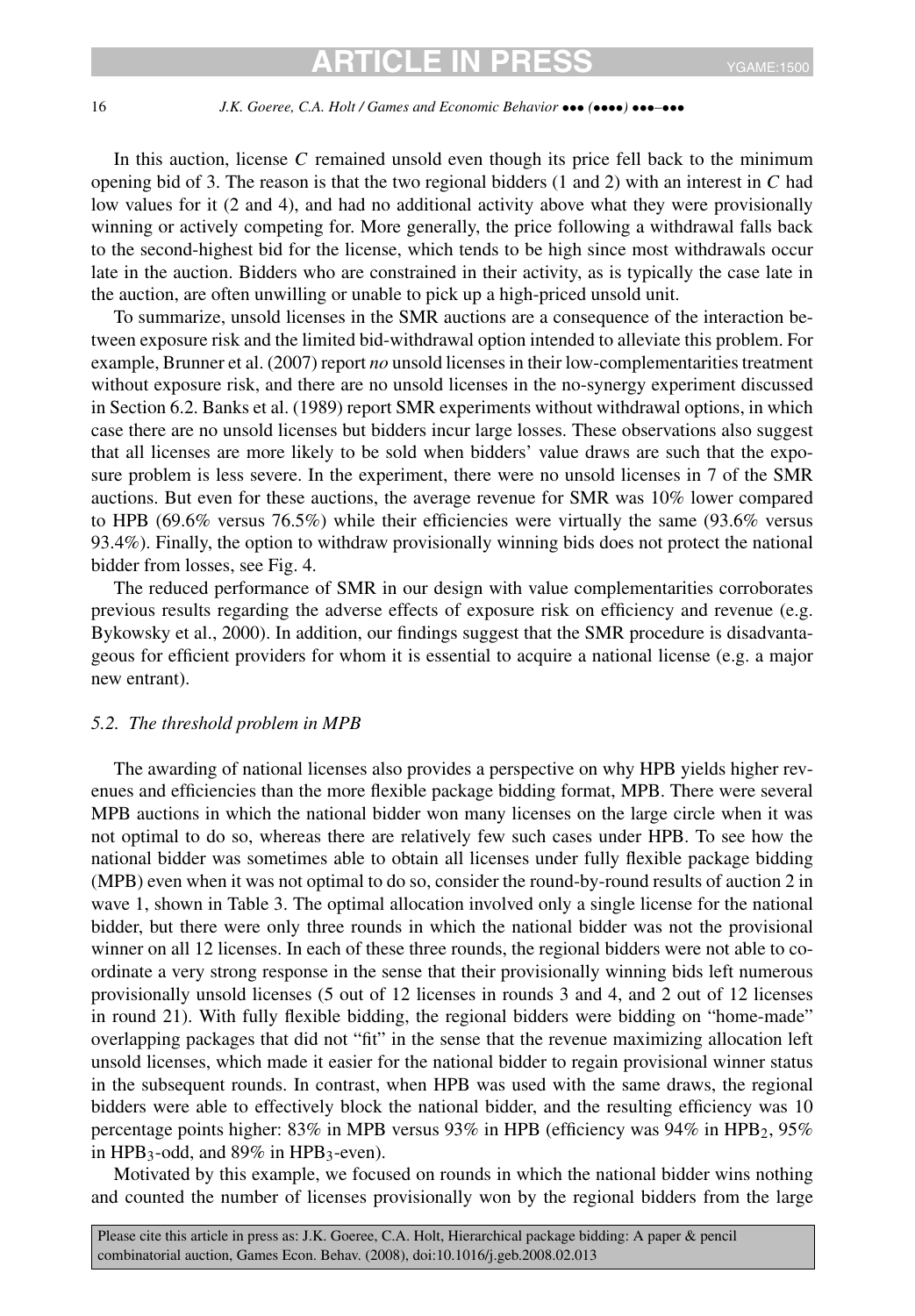#### *J.K. Goeree, C.A. Holt / Games and Economic Behavior* ••• *(*••••*)* •••*–*••• 17

| Round   | National circle |          |          | Regional circle |              |
|---------|-----------------|----------|----------|-----------------|--------------|
|         | National        | Regional | Unsold   | Regional        | Unsold       |
| 1       | 12              | $\theta$ | $\Omega$ | $\overline{2}$  | 4            |
| 2       | 12              | $\Omega$ | 0        | 2               |              |
| 3       | $\overline{0}$  |          | C.       | 5               |              |
|         | $\Omega$        |          | 5        | 5               |              |
| 5       | 12              | 0        | 0        | 2               |              |
| 6       | 12              | $_{0}$   | 0        | 3               | 3            |
|         | 12              | 0        |          | 3               | 3            |
| 8       | 12              | 0        | 0        | 3               | 3            |
| 9       | 12              | 0        | 0        | 4               | 2            |
| 10      | 12              | 0        |          |                 | 2            |
| 11      | 12              | 0        | 0        | 4               | 2            |
| 12      | 12              | 0        | 0        | 4               | 2            |
| 13      | 12              | 0        |          |                 | 2            |
| 14      | 12              | 0        | 0        | 6               | 0            |
| 15      | 12              | $_{0}$   | 0        | 6               |              |
| 16      | 12              | 0        |          | 6               |              |
| 17      | 12              | 0        | 0        | 6               |              |
| 18      | 12              | $\theta$ |          | 6               |              |
| 19      | 12              | 0        |          | 6               |              |
| 20      | 12              | $\Omega$ | 0        | 6               |              |
| 21      | $\overline{0}$  | 10       | 2        | 5               |              |
| 22      | 12              | $\Omega$ | 0        | 6               | Ω            |
| 23      | 12              | $\theta$ | 0        | 6               | 0            |
| Optimal | $\mathbf{0}$    | 12       | $\theta$ | 6               | $\mathbf{0}$ |

Table 3 Round-by-round outcomes for MPB Auction 2, Wave 1

circle (licenses *A*–*L*). The results are shown in Fig. 5. Under MPB, the regional bidders are able to coordinate their bids such that they provisionally win all 12 licenses only 10% of the time when the national bidder is not winning any licenses. More than 65% of the time they provisionally win 10 licenses or less (out of 12), resulting in prices for the 12 licenses that can easily be topped by the national bidder. In contrast, under HPB, the regional bidders are able to coordinate and provisionally win 11 or 12 licenses more than 95% of the time. Our experiments nicely demonstrate that the threshold problem we observe with flexible package bidding is not merely a "free-rider" problem but also a coordination problem—indeed, the latter is more pronounced in our data. To our knowledge, our paper is the first to clearly demonstrate the existence of a threshold problem for smaller bidders in auctions with flexible package bidding.

We are not claiming that HPB will yield better performance in terms of efficiency and revenue in all environments. For instance, if the hierarchical pre-packaging completely mismatches bidders' preferences, the resulting exposure problem that all bidders face would likely reduce bids and revenues. Alternatively, if there is no bidder with an interest in the national package, mis-coordination would be more easily resolved by regional bidders who would be provisional winners in all rounds. The design of our experiment is based on the belief that the FCC will be able to craft economically relevant packages for at least some of the bidders and that there would be one or more bidders (e.g. *de novo* entrants) interested in a national package. Furthermore, as the results from treatment HPB3-even demonstrate, the performance of HPB is robust to some degree of "mis-packaging." Even an extremely simple hierarchy structure such as HPB<sub>2</sub> leads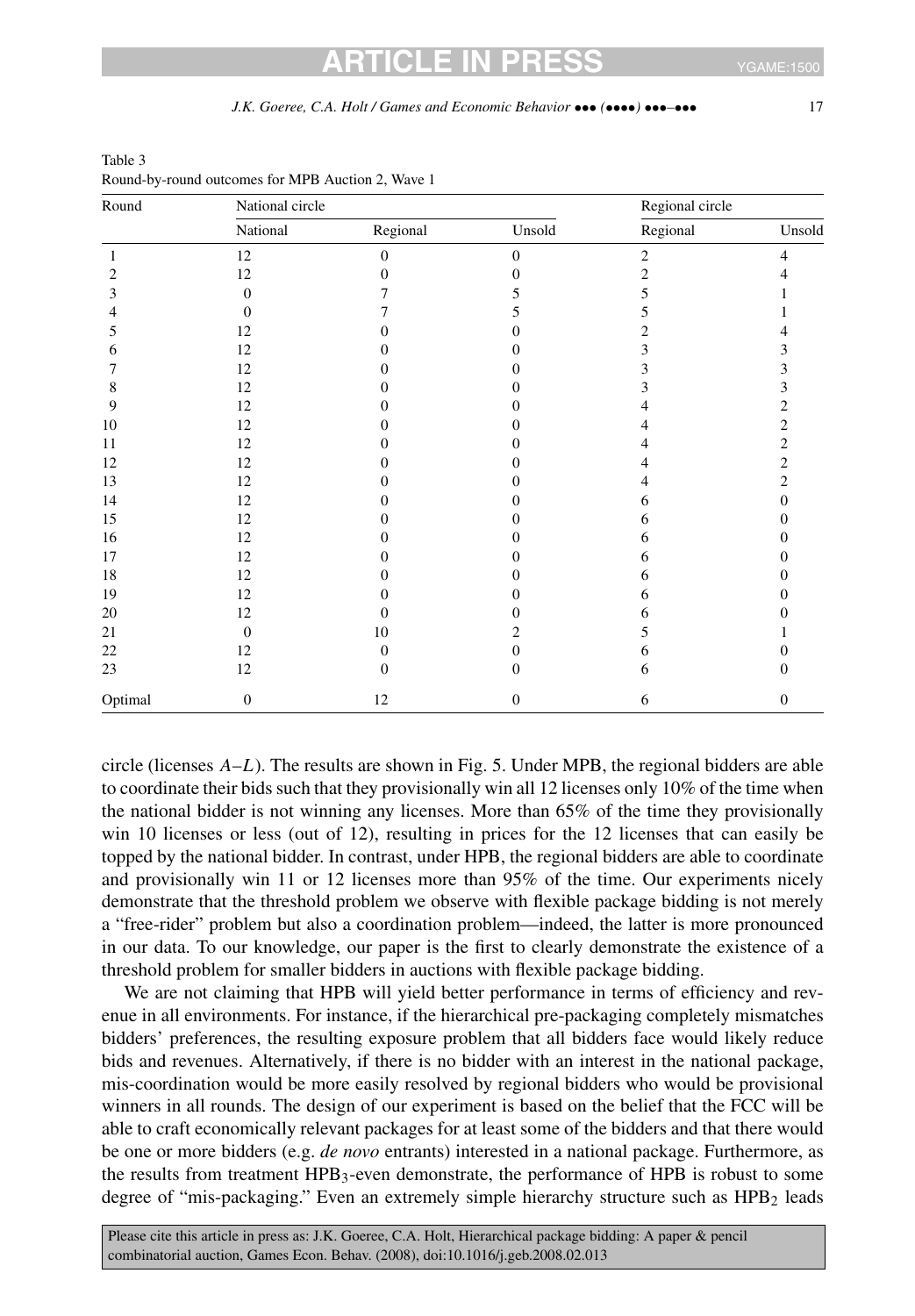#### 18 *J.K. Goeree, C.A. Holt / Games and Economic Behavior* ••• *(*••••*)* •••*–*•••



SMR (white), HPB<sub>2</sub> (light gray), HPB<sub>3</sub>-odd (medium gray), HPB<sub>3</sub>-even (dark gray), MPB (black).

Fig. 5. Number of licenses regional bidders provisionally win from the large national circle (licenses *A*–*L*) in rounds where the national bidder wins nothing.

to improved performance relative to the other formats. The experiments discussed in the next section provide a further robustness check in environments with richer sets of value synergies.

### **6. Two follow-up experiments**

#### *6.1. Complements and substitutes*

The SMR was ideally designed to deal with substitutes since bidders can switch back and forth between equally desired licenses in response to changes in prices. Substitutes are likely to play some role when multiple blocks of identically sized bandwidth are sold in the same regions, as is often the case in spectrum auctions.16 We also tested an alternative design with 2 separate bands of 6 licenses, with positive synergies for licenses within a band and negative synergies between bands. The "upper band" consists of licenses *A* through *F* and the "lower band" consists of licenses *G* through *L*. Table 4 lists the synergy factors that can be used to determine the value of any combination of licenses. The synergy factor in the table is multiplied by the sum of values for the licenses in a combination. For example, if a bidder wins three licenses within the upper band and no licenses in the lower band then the column labeled 3 and the row labeled 0 apply. In this case, the total value for the package equals the sum of the individual values plus an additional 80%. Likewise, if the bidder wins three licenses in the upper band and two in the lower band, then the value of the combination is the sum of the values in the upper band times 1.6 plus the sum of the values in the lower band times 1.2.

<sup>&</sup>lt;sup>16</sup> As a matter of theory, it is possible to design simultaneous ascending auctions that converge monotonically to Walrasian package prices in the pure complements case discussed above. This result assumes "straightforward bidding," i.e. allocating bidding activity to licenses and packages with the highest profit margins based on current prices. In practice, bidders typically do not bid straightforwardly (Brunner et al., 2007). More importantly, the auction would require nonlinear pricing, i.e. the price for a package is not necessarily equal to the sum of the prices for the licenses it contains. As a result, the auctioneer and bidders would have to keep track of many, many prices (e.g. 262,143 in the experiment reported above).

Please cite this article in press as: J.K. Goeree, C.A. Holt, Hierarchical package bidding: A paper & pencil combinatorial auction, Games Econ. Behav. (2008), doi:10.1016/j.geb.2008.02.013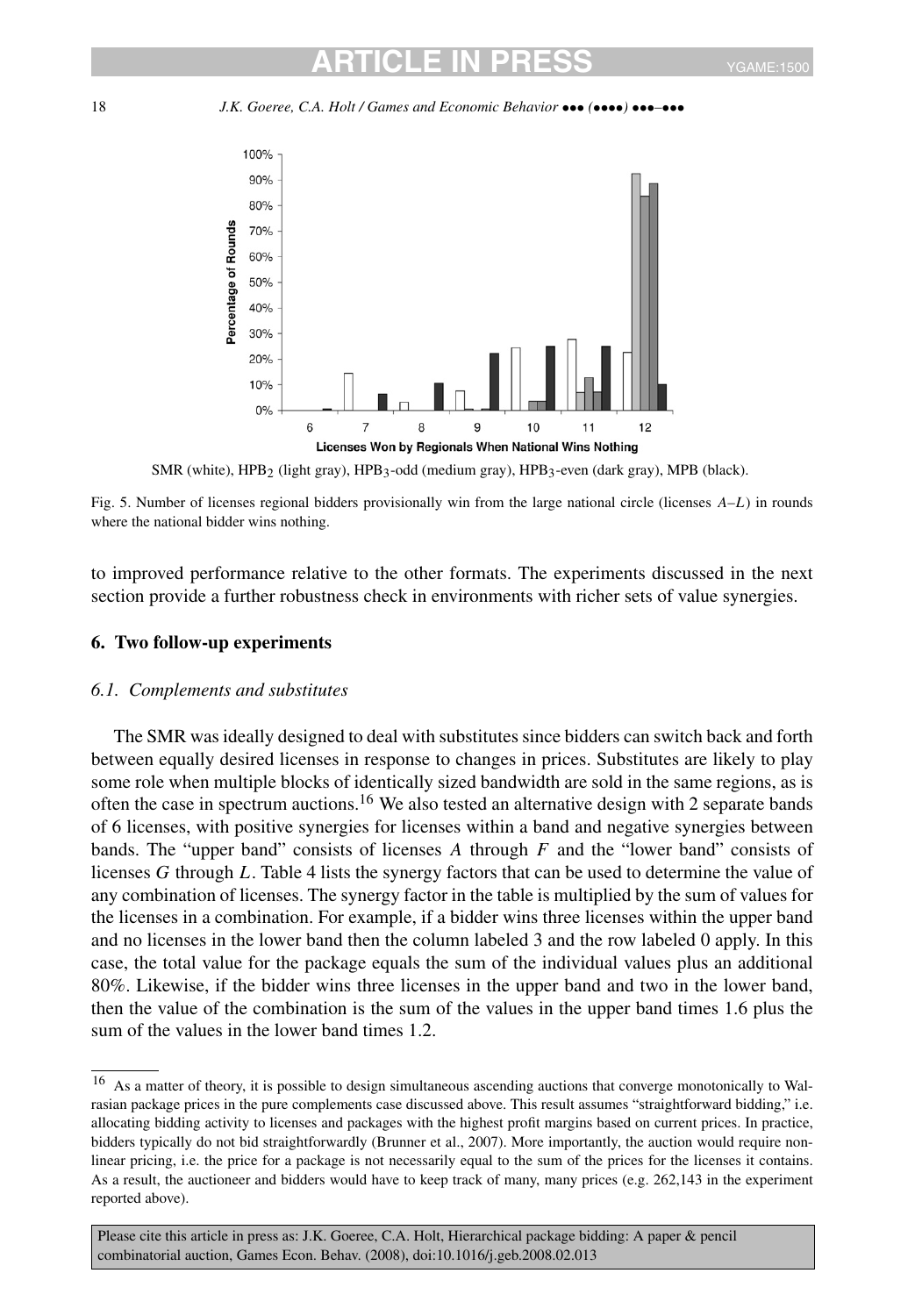*J.K. Goeree, C.A. Holt / Games and Economic Behavior* ••• *(*••••*)* •••*–*••• 19

|            |   | Licenses won within the band |      |      |      |      |      |  |  |  |
|------------|---|------------------------------|------|------|------|------|------|--|--|--|
|            |   |                              | ◠    | 3    | 4    |      | O    |  |  |  |
| Licenses   | 0 | 1.00                         | 1.43 | 1.80 | 2.13 | 2.40 | 2.63 |  |  |  |
| won in the |   | 0.95                         | 1.35 | 1.70 | 2.00 | 2.25 | 2.45 |  |  |  |
| other band | ◠ | 0.90                         | 1.28 | 1.60 | 1.88 | 2.10 | 2.28 |  |  |  |
|            |   | 0.85                         | 1.20 | 1.50 | 1.75 | 1.95 | 2.10 |  |  |  |
|            | 4 | 0.80                         | 1.13 | 1.40 | 1.63 | 1.80 | 1.93 |  |  |  |
|            |   | 0.75                         | 1.05 | 1.30 | 1.50 | 1.65 | 1.75 |  |  |  |
|            | 6 | 0.70                         | 0.98 | 1.20 | 1.38 | 1.50 | 1.58 |  |  |  |

Table 4 Synergy factors for licenses won within a band

Note that the numbers in Table 4 are increasing within each row to reflect complements, while substitution effects are captured by the decreasing numbers within each column. To see how bidders' valuations are super-additive for some combinations, consider a national bidder who acquires licenses *A* and *B* from the upper band. For simplicity, assume the stand-alone values for the licenses are  $v(A) = 15$  and  $v(B) = 15$ , which is the average over the range [10, 20] used in the experiment. It follows from the top row in Table 4 that the combination is worth  $v(AB) = 43$ (calculated as = 1.43  $\times$  30), which exceeds the sum of the individual values:  $v(AB) > v(A)$  + *v(B)*. Similarly, the value of acquiring licenses *G* and *H* from the bottom band is 43 on average. Next consider the value for acquiring the combination *ABGH*, which is readily calculated as  $v(ABGH) = 77 (= 1.28 * 60)$  and is less than the sum of the values of the two combinations from each line:  $v(ABGH) < v(AB) + v(GH)$ . The sub-additive nature of bidders' valuations across bands is more dramatic for larger combinations of licenses. For example, the value of winning a combination of 6 licenses from a single band is 236 when each of the 6 licenses is worth 15 individually. Winning an additional 6 licenses from the other band raises the total value only to 284, i.e.  $v(ABCDEFGHJKL) = v(ABCDEF) + v(GHJKL) - 188$ .

Subjects in the experiment did not have to multiply synergy factors times sums of values. Rather, the *j*Auctions bidder interface showed the total value (including positive and/or negative synergies) for all the pre-defined packages and for any "custom" package of interest. In our HPB treatment, bids could be submitted for individual licenses and for pre-defined packages (*AB*, *CD*, *EF* and *ABCDEF* for the upper band and *GH*, *IJ*, *KL* and *GHIJKL* for the lower band). Under SMR, no bids could be placed for the pre-defined packages although bidders could see their values. Under all three auction formats, bidders could view the values of any desired combination of licenses but only under MPB were bidders allowed to submit bids for such custom packages.

As before, bidders were assigned roles randomly at the start of each auction, with IDs 1 through 3 for regional bidders and IDs 4 and 5 for national bidders. Regional bidders are interested in four licenses in each band with values drawn independently from a uniform distribution on [10*,* 30]. <sup>17</sup> National bidders have values for all 6 licenses in each band; these draws are from a uniform distribution on [10*,* 20]. These ranges of values were selected to ensure that the optimal allocations involved awards of a national license in some but not all auctions. We conducted 6 waves of SMR, MPB and HPB sessions with 6 auctions in each session, using new random draws for each wave. In all auctions, regional bidders started with an activity limit of 8 and national bidders with an activity limit of 12. Other procedural elements (cash conversion

<sup>17</sup> Bidder 1 values *A*, *B*, *C*, and *F* in the "upper" *A*–*F* band and licenses *G*, *H*, *I* , and *L* in the "lower" *G*–*L* band. Bidder 2 has values for *B*, *C*, *D*, *E* and *H*, *I* , *J* , *K* and bidder 3 has values for *A*, *D*, *E*, *F* and *G*, *J* , *K*, *L*.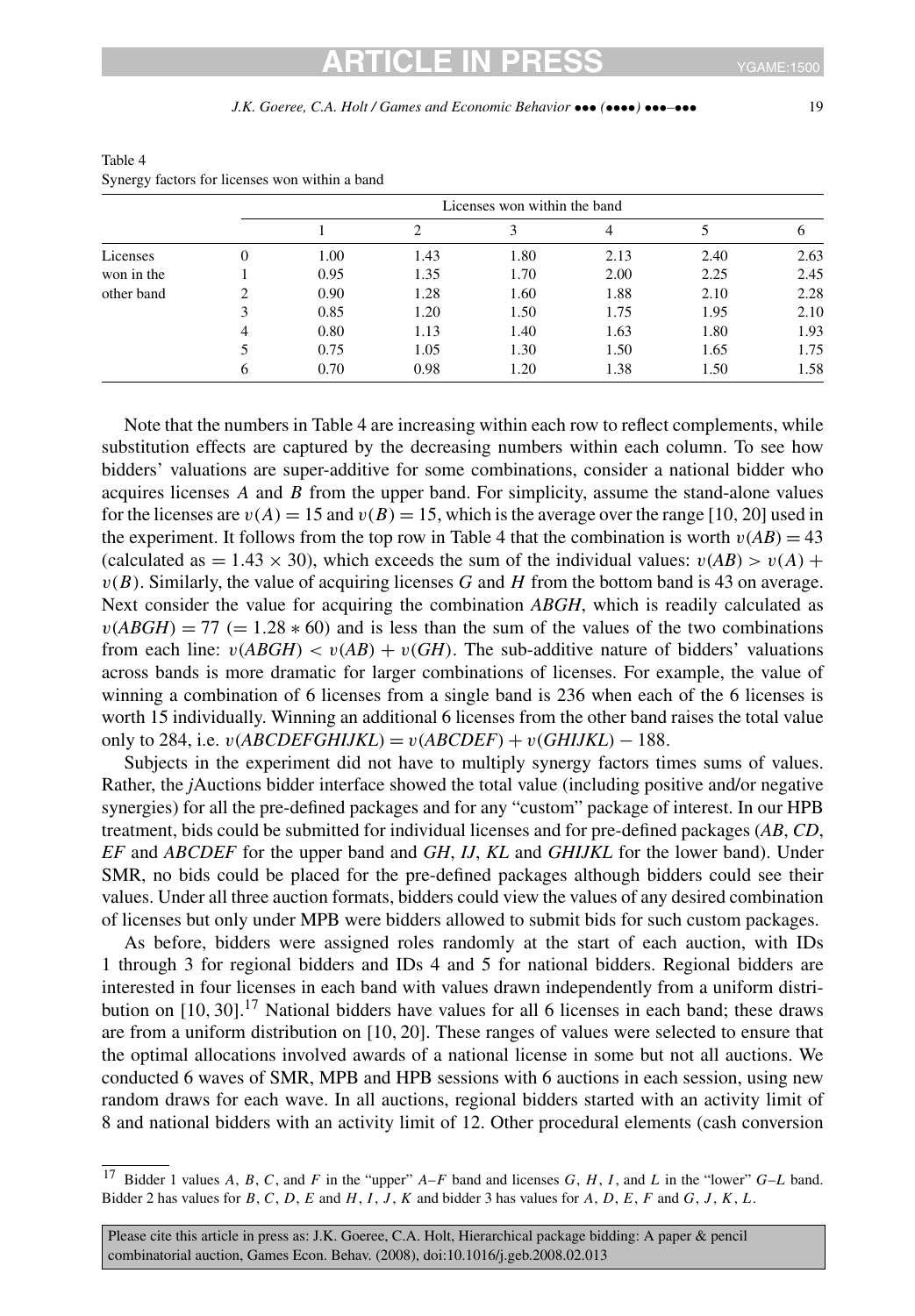#### 20 *J.K. Goeree, C.A. Holt / Games and Economic Behavior* ••• *(*••••*)* •••*–*•••

|                   | Efficiency                      | Revenue | Regional's profit | National's profit | Rounds | Unsold |
|-------------------|---------------------------------|---------|-------------------|-------------------|--------|--------|
|                   | <b>Complementarities Design</b> |         |                   |                   |        |        |
| <b>SMR</b>        | 85.1%                           | 65.6%   | 3.0%              | $-2.6%$           | 17.8   | 2.1    |
| <b>HPB</b>        | 93.0%                           | 76.5%   | 2.4%              | 1.6%              | 12.2   | 0.1    |
| <b>MPB</b>        | 89.7%                           | 70.8%   | 2.8%              | 2.3%              | 15.1   | 1.0    |
|                   | Mixed-Synergy Design            |         |                   |                   |        |        |
| <b>SMR</b>        | 85.4%                           | 78.0%   | 1.7%              | 1.1%              | 15.4   | 1.5    |
| <b>HPB</b>        | 93.2%                           | 85.7%   | 0.7%              | 2.6%              | 12.8   | 0.0    |
| <b>MPB</b>        | 94.5%                           | 84.6%   | 1.1%              | 3.3%              | 15.3   | 0.1    |
| No-Synergy Design |                                 |         |                   |                   |        |        |
| <b>SMR</b>        | 99.4%                           | 77.1%   | 7.1%              | 0.4%              | 5.8    | 0.0    |
| <b>HPB</b>        | 99.2%                           | 77.3%   | 7.0%              | 0.5%              | 6.0    | 0.0    |
| <b>MPB</b>        | 98.8%                           | 78.3%   | 6.5%              | 0.4%              | 5.8    | 0.0    |

Table 5 Summary statistics for the three synergy designs

rate, bid increment, common knowledge of value distributions, subject pool, number of practice periods) were unchanged from the experiment reported above. One procedural change that we implemented, however, was that bidders were unable to see the IDs and associated bids made by others ("anonymous bidding").

Efficiencies and revenues for this mixed-synergy design are shown in the middle part of Table 5 (the results for the complementarities treatment are shown in the top part for comparison, with pooled results for the different HPB treatments, and the bottom part shows the results of an experiment discussed in the next subsection). In this mixed-synergy design, revenue and efficiency increases of roughly 10% were observed when switching from SMR to HPB, which are about the same magnitude as those observed in the complementarities design. Again, the improved performance of HPB is accomplished in fewer rounds on average, as can be seen from the "Rounds" column in Table 5.

**Result 5.** *With mixed synergies, efficiencies are ranked* HPB ∼ MPB ∗∗∗ SMR *and revenues are ranked* HPB ∗∗ SMR *and* MPB ∼ SMR*. The national bidder's profit is ranked* HPB ∼ MPB ∗∗∗ SMR *while a regional's profit is ranked* HPB ∼ MPB ∼ SMR*. The numbers of unsold licenses are ranked* SMR ∗∗∗ HPB ∼ MPB*.*

**Support.** See Table A1 in the Appendix for an overview of session averages across auction formats. There are six averages for each auction format, corresponding to the six value waves, which are evaluated using a Wilcoxon matched-pairs sign-rank test. Comparing efficiency levels, the difference in ranks between HPB and SMR and between MPB and SMR is 21 ( $p = 0.01$ ). Comparing revenue levels, the difference in ranks between HPB and SMR is  $19$  ( $p = 0.04$ ) and between MPB and SMR is 15 ( $p = 0.17$ ). For the national bidder's profit, the difference in ranks between HPB and SMR and between MPB and SMR is 21 ( $p = 0.01$ ). For a regional bidder's profit, the difference in ranks is 13 ( $p = 0.30$ ) between SMR and HPB and 11 ( $p = 0.46$ ) between SMR and MPB. Finally, comparing numbers of unsold licenses the difference in ranks between SMR and HPB and between SMR and MPB is 21 ( $p = 0.01$ ).  $\Box$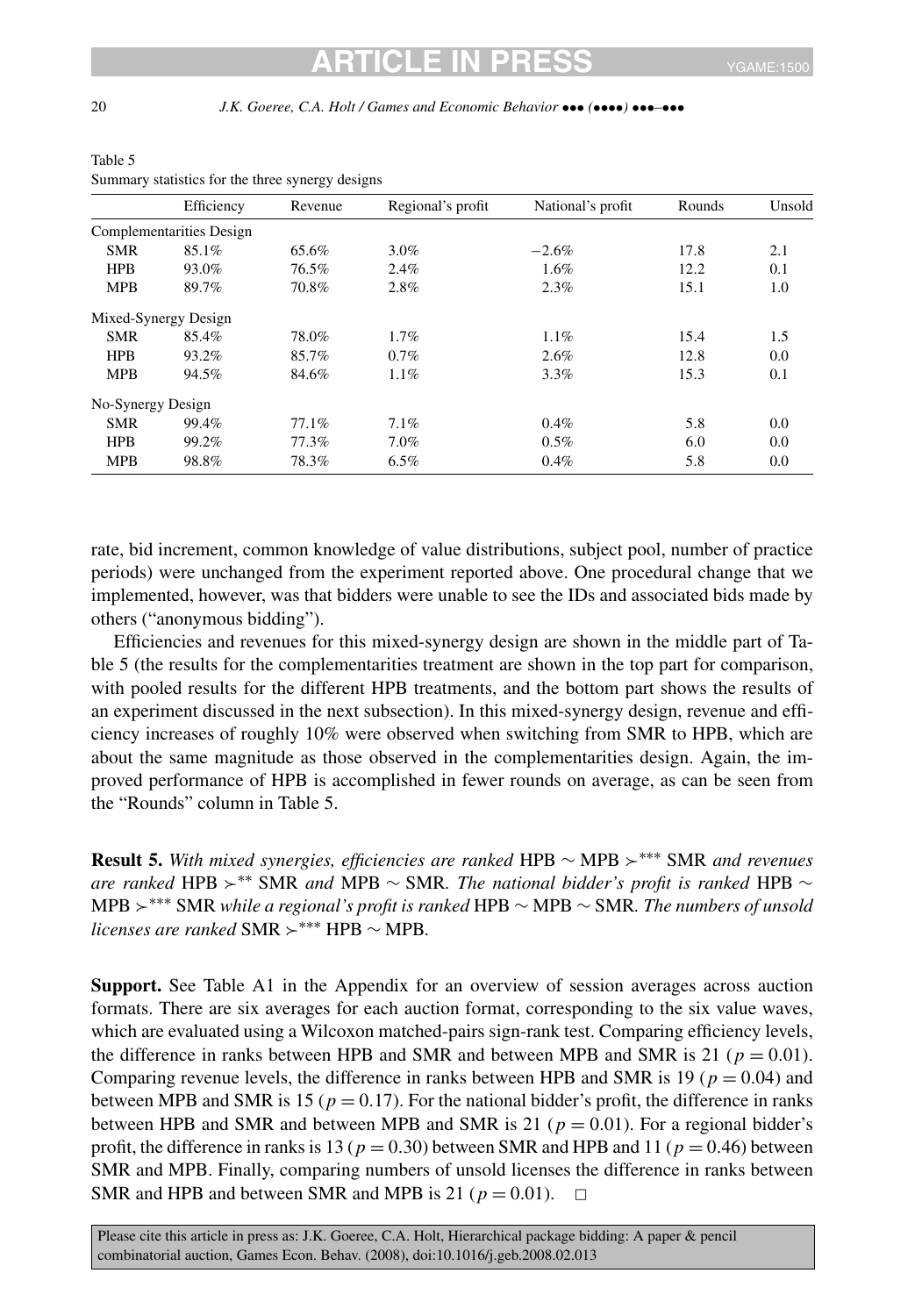*J.K. Goeree, C.A. Holt / Games and Economic Behavior* ••• *(*••••*)* •••*–*••• 21

### *6.2. No-synergy design*

A final experiment we ran is based on a *no-synergy* design with payoffs that are strictly linear or additive, i.e.  $v(P_1 \cup P_2) = v(P_1) + v(P_2)$  for any two packages  $P_1$  and  $P_2$ . This design can be implemented by replacing all the synergy factors in Table 4 by 1. We conducted 5 waves of SMR, MPB and HPB sessions using the exact same setup as in the mixed-synergies design (e.g. two bands, two national bidders and 3 regional bidders, no information about others' IDs and bids, etc.). Giving bidders the opportunity to bid on packages has no adverse effects for efficiency and revenue in the no-synergies design, as the bottom part of Table 5 shows.

**Result 6.** *Without synergies, efficiencies are near perfect for all three auction formats and are not significantly different across formats, nor are the revenues, bidders' profits, the number of unsold licenses, and the auction's duration.*

**Support.** See Table A1 for an overview of session averages across formats. There are five averages for each format, corresponding to the five value waves. Evaluating differences with a Wilcoxon test reveals that none are significant at the 10% level.  $\Box$ 

### **7. Conclusion**

In this paper we investigate how the constrained structure of hierarchical package bidding (HPB) compares with alternatives that involve flexible package bidding (MPB) or no package bidding (SMR). The design entails an environment with value complementarities, which are likely significant for *de novo* entrants wishing to establish a national footprint. In addition, the design features a "spike" of adjacent high-value licenses, which introduces an asymmetry that exaggerates the threshold problem. Since different blocks of spectrum within the same region may be considered substitutes, we conducted two additional experiments: one with a stylized model that incorporates both complements and substitutes and the other one without any synergy effects. Within this general modeling framework, we used sets of randomly generated values that induce a wide range of possible market structures.

With complementarities, the results of the laboratory auctions reveal a clear advantage for HPB even though the pre-made packages allowed under HPB did not match the preferred packages for half of the regional bidders (while those bidders were part of the optimal assignment). HPB yields significantly higher auction revenues and efficiencies than SMR and MPB for all pairwise comparisons. Comparable improvements in revenues and efficiencies of HPB over SMR were observed in the mixed-synergy design, while the relative performance of HPB was not significantly reduced in the no-synergy design. These performance differences were not due to increased fine-tuning over a large number of bidding rounds, since the HPB auctions actually tended to have fewer rounds.

The lower efficiencies and revenues observed for SMR in the presence of value complementarities could have been anticipated from prior work. The option of withdrawing bids in SMR, which was introduced as a partial remedy of the exposure problem, generated a higher incidence of unsold licenses compared to the other auction formats. Previous experiments that did not allow bid withdrawals resulted in fewer or no unsold licenses, but there the effects of exposure risk are indicated by the low efficiencies and the negative earnings observed. And in our experiments, even in those cases where no license went unsold, SMR yields less revenue than HPB.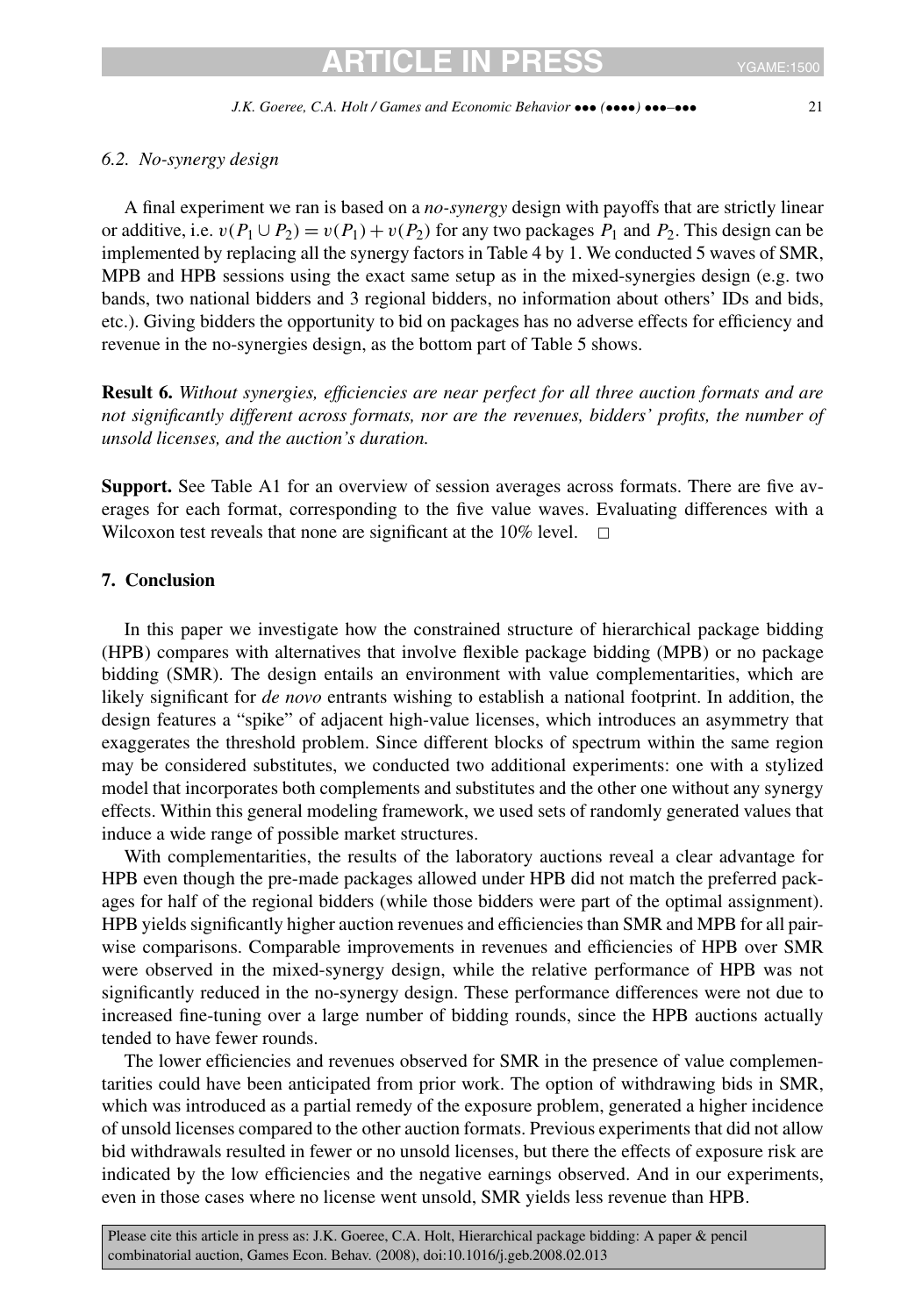#### 22 *J.K. Goeree, C.A. Holt / Games and Economic Behavior* ••• *(*••••*)* •••*–*•••

What came as a surprise was the relative ranking of HPB and the more flexible MPB.<sup>18</sup> One factor that contributed to this difference is that the home-made packages constructed under the flexible MPB format tended to overlap, causing a "fitting problem" that made it difficult for strong regional bidders to unseat a national package bid. Indeed, the number of licenses awarded to the national bidder was much higher than the optimal number under MPB, but not under HPB and SMR. More importantly, in rounds when the national bidder won nothing, regional bidders were unable to coordinate their bids under MPB while their coordination problems were virtually non-existent with pre-defined hierarchically-structured packages. Pre-packaging has the obvious disadvantage that the chosen packages may not be optimal, but in a non-overlapping hierarchical structure they are chosen to "fit," which enables bidders to coordinate their bids and avoid threshold problems with positive effects for efficiencies and revenues.

Combining results from the three synergy designs provides a clear picture. The SMR auction, which has been used by the FCC for more than a decade (and copied by similar regulatory agencies around the world), performs well in the linear environment it was designed for. But so does the HPB auction, whose simple assignment and pricing rules reduce to those of the SMR auction when the absence of synergies results in license-by-license competition. Moreover, when bidders are interested in aggregating combinations of licenses to build a regional or national network, the HPB auction significantly outperforms SMR. It enables efficient *de novo* entrants to establish a national footprint, a level of aggregation that is virtually impossible under the commonly used SMR format due to exposure risk.

The adverse effects of exposure risk are not just of academic concern—they played an important role in the design of the upcoming 700 MHz auction. The current wireless industry is highly concentrated and the 700 MHz auction provides the last opportunity for a new firm to enter the market. For an entrant to be successful in the wireless market, however, it has to acquire a nationwide footprint. The solution to this important market design problem is to allow for package bidding. But package auctions can be complex and can result in coordination or "threshold" problems for smaller bidders (as our MPB data indicate). While package auctions have been discussed for more than a decade, the FCC never adopted any of the existing formats due to concerns about complexity.

The hierarchical package bidding format proposed here is a 'paper & pencil' package auction: trivial to implement with assignment and pricing rules that are transparent and easily verifiable by bidders as the auction proceeds. The predefined packages are chosen to fit, thereby eliminating coordination problems. Of course, one has to be careful in generalizing the relative performance of HPB to other environments. But the experiments show that its improved performance is robust to some degree of package misspecification and occurs even for a simple two-layer hierarchy with a single nationwide license. HPB is a prime example of "economic engineering," i.e. the combination of applied mechanism design with wind-tunnel laboratory testing. It offers a simple and transparent solution to a complex market design problem, and puts economic research right at the heart of the FCC's most important auction to date.

#### **Acknowledgments**

We are grateful to Leslie Marx, Paul Milgrom, Rudolf Müller, and Martha Stancill, two anonymous referees and the co-editor for helpful suggestions. We thank Christoph Brunner, Maggie

<sup>&</sup>lt;sup>18</sup> In an interesting recent contribution, Milgrom (2007) shows how limiting bidders' strategy spaces in combinatorial auctions, as in our HPB design, can eliminate certain undesirable (low-efficiency, low-revenue) outcomes.

Please cite this article in press as: J.K. Goeree, C.A. Holt, Hierarchical package bidding: A paper & pencil combinatorial auction, Games Econ. Behav. (2008), doi:10.1016/j.geb.2008.02.013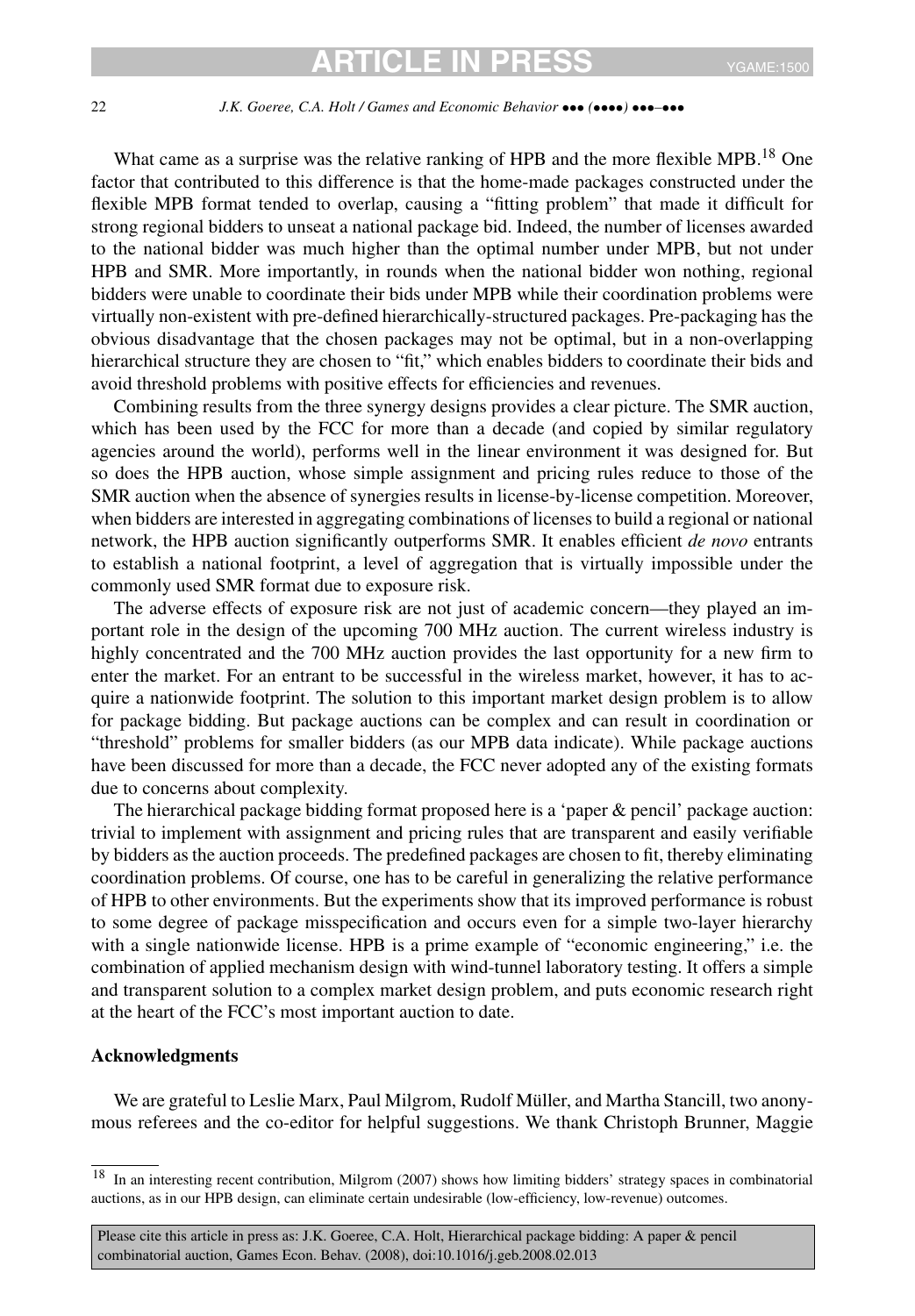McConnell, Lindsay Osco, and Kevin Watts for research assistance, and Dash Optimization for the free academic use of their Xpress-MP software.

### **Appendix A. Summary data table**

| Table A1                                              |  |
|-------------------------------------------------------|--|
| Average performance measures by session and treatment |  |

|                         | <b>Complementarities Design</b> |                  |                 |                  |            | Mixed-Synergy Design |            |         | No-Synergy Design |                                 |            |
|-------------------------|---------------------------------|------------------|-----------------|------------------|------------|----------------------|------------|---------|-------------------|---------------------------------|------------|
|                         | <b>SMR</b>                      | HPB <sub>2</sub> | $HPB_3-$<br>odd | $HPB_3-$<br>even | <b>MPB</b> | <b>SMR</b>           | <b>HPB</b> | MPB     | <b>SMR</b>        | <b>HPB</b>                      | <b>MPB</b> |
| Efficiency              |                                 |                  |                 |                  |            |                      |            |         |                   |                                 |            |
| Wave 1                  | 88.5%                           | 90.0%            | 92.4%           | 91.5%            | 88.7%      | 89.1%                | 92.8%      | 96.8%   | 99.6%             | 99.3%                           | 99.9%      |
| Wave 2                  | 91.3%                           | 92.0%            | 94.6%           | 92.4%            | 86.6%      | 89.0%                | 92.2%      | 94.2%   | 99.4%             | 99.4%                           | 97.2%      |
| Wave 3                  | 80.2%                           | 88.3%            | 94.6%           | 92.0%            | 89.0%      | 73.9%                | 91.8%      | 96.0%   | 99.4%             | 99.9%                           | 99.6%      |
| Wave 4                  | 81.9%                           | 94.5%            | 92.4%           | 92.3%            | 86.1%      | 87.5%                | 97.9%      | 90.6%   | 98.9%             | 99.5%                           | 99.7%      |
| Wave 5                  | 83.8%                           | 95.8%            | 96.0%           | 94.8%            | 98.2%      | 85.2%                | 89.9%      | 95.1%   | 99.5%             | 97.7%                           | 97.4%      |
| Wave 6                  |                                 |                  |                 |                  |            | 87.7%                | 94.4%      | 94.0%   |                   |                                 |            |
| Average                 | 85.1%                           | $92.1\%$         | $94.0\%$        | 92.6%            | 89.7%      | 85.4%                | 93.2%      | 94.5%   | 99.4%             | 99.2%                           | 98.8%      |
| Revenue                 |                                 |                  |                 |                  |            |                      |            |         |                   |                                 |            |
| Wave 1                  | 67.3%                           | 79.0%            | 71.9%           | 81.5%            | 70.3%      | 81.2%                | 83.2%      | 88.7%   | 77.5%             | 76.9%                           | 79.7%      |
| Wave 2                  | 64.2%                           | 73.2%            | 76.8%           | 77.2%            | 65.3%      | 77.1%                | 84.9%      | 80.1%   | 74.4%             | 76.5%                           | 74.1%      |
| Wave 3                  | 65.5%                           | 74.0%            | 77.0%           | 73.5%            | 71.9%      | 65.1%                | 86.1%      | 86.6%   | 76.9%             | 75.1%                           | 76.2%      |
| Wave 4                  | 62.1%                           | 72.6%            | 78.7%           | 78.7%            | 71.0%      | 79.6%                | 90.1%      | 88.1%   | 76.8%             | 75.8%                           | 77.5%      |
| Wave 5                  | 68.6%                           | 77.5%            | 77.9%           | 77.3%            | 75.5%      | 81.9%                | 86.9%      | 84.4%   | 80.1%             | 82.2%                           | 84.0%      |
| Wave 6                  |                                 |                  |                 |                  |            | 83.3%                | 82.7%      | 79.7%   |                   |                                 |            |
| Average                 | 65.6%                           | 75.3%            | 76.5%           | 77.7%            | $70.8\%$   | 78.0%                | 85.7%      | 84.6%   | 77.1%             | 77.3%                           | 78.3%      |
| Penalties               | 4.3%                            | $0.0\,\%$        | $0.0\,\%$       | $0.0\,\%$        | $0.0\%$    | $3.2\%$              | $0.0\%$    | $0.0\%$ | $0.0\%$           | $0.0\,\%$                       | $0.0\,\%$  |
| <b>Profit Nationals</b> |                                 |                  |                 |                  |            |                      |            |         |                   |                                 |            |
| Wave 1                  | $-1.3%$                         | $-0.2%$          | 0.8%            | $-2.6%$          | 1.7%       | 2.3%                 | 4.2%       | 2.5%    | 0.8%              | 0.7%                            | 0.6%       |
| Wave 2                  | $-0.8%$                         | 0.0%             | 0.0%            | 0.3%             | 0.1%       | 2.9%                 | 4.1%       | 4.0%    | 0.3%              | 0.3%                            | 0.7%       |
| Waves                   | $-4.5%$                         | 0.1%             | $-0.7%$         | $-0.4%$          | 1.2%       | 0.9%                 | 2.8%       | 2.1%    | 0.2%              | 0.4%                            | 0.2%       |
| Wave 4                  | $-3.9\%$                        | 0.8%             | $-0.3%$         | $2.0\%$          | 0.3%       | 1.2%                 | 1.8%       | 2.1%    | 0.3%              | 0.5%                            | 0.3%       |
| Wave 5                  | $-2.3%$                         | 9.9%             | 8.4%            | $6.5\%$          | 8.3%       | $-1.9%$              | $-0.5\%$   | 3.4%    | 0.3%              | 0.4%                            | $0.4\%$    |
| Wave 6                  |                                 |                  |                 |                  |            | 1.4%                 | 3.4%       | 5.4%    |                   |                                 |            |
| Average                 | $-2.6\%$                        | 2.1%             | $1.6\%$         | $1.1\%$          | 2.3%       | $1.1\%$              | $2.6\%$    | $3.3\%$ | $0.4\%$           | $0.5\%$                         | 0.4%       |
| <b>Profit Regionals</b> |                                 |                  |                 |                  |            |                      |            |         |                   |                                 |            |
| Wave 1                  | 3.0%                            | 1.8%             | 3.3%            | 2.1%             | 2.8%       | 1.1%                 | 0.4%       | 1.1%    | 6.8%              | 7.0%                            | 6.3%       |
| Wave 2                  | 4.4%                            | 3.0%             | 3.0%            | 2.4%             | 3.6%       | 2.1%                 | $-0.3\%$   | 2.1%    | 8.1%              | 7.4%                            | $7.2\%$    |
| Wave 3                  | 2.0%                            | 2.3%             | 3.0%            | 3.1%             | 2.6%       | 2.4%                 | $0.0\%$    | 1.8%    | 7.3%              | 8.0%                            | 7.7%       |
| Wave 4                  | 2.8%                            | 3.6%             | 2.3%            | 1.9%             | 2.5%       | 1.8%                 | 1.4%       | $-0.6%$ | 7.2%              | 7.5%                            | 7.2%       |
| Wave 5                  | 2.6%                            | $1.5\%$          | $1.6\%$         | $1.8\%$          | 2.4%       | 2.4%                 | 1.3%       | 1.3%    | 6.3%              | 4.9%                            | 4.2%       |
| Wave 6                  |                                 |                  |                 |                  |            | 0.5%                 | 1.6%       | 1.1%    |                   |                                 |            |
| Average                 | $3.0\%$                         | 2.4%             | $2.6\%$         | 2.2%             | 2.8%       | $1.7\%$              | $0.7\%$    | $1.1\%$ | $7.1\%$           | $7.0\%$                         | $6.5\%$    |
| <b>Unsold Licenses</b>  |                                 |                  |                 |                  |            |                      |            |         |                   |                                 |            |
| Wave 1                  | 2.2                             | 0.3              | 0.2             | 0.3              | 1.2        | 1.2                  | $0.0\,$    | 0.0     | $0.0\,$           | $0.0\,$                         | 0.0        |
| Wave 2                  | 1.5                             | 0.0              | 0.2             | $0.0\,$          | 1.8        | 1.2                  | 0.0        | 0.0     | 0.0               | 0.0                             | $0.0\,$    |
| Wave 3                  | 2.7                             | 0.3              | 0.3             | 0.0              | 1.2        | 2.8                  | 0.0        | 0.0     | 0.0               | 0.0                             | 0.0        |
| Wave 4                  | 2.7                             | 0.3              | 0.0             | 0.0              | 0.8        | 1.5                  | 0.0        | 0.3     | 0.0               | 0.0                             | 0.0        |
| Wave 5                  | 1.5                             | 0.0              | 0.0             | 0.0              | 0.2        | $1.5\,$              | 0.0        | 0.0     | 0.0               | 0.0                             | $0.0\,$    |
| Wave 6                  |                                 |                  |                 |                  |            | 1.0                  | 0.0        | 0.0     |                   |                                 |            |
| Average                 | 2.1                             | 0.2              | 0.1             | 0.1              | $1.0$      | 1.5                  | 0.0        | 0.1     | $\mathbf{0.0}$    | 0.0<br>(continued on next page) | $0.0\,$    |

(*continued on next page*)

Please cite this article in press as: J.K. Goeree, C.A. Holt, Hierarchical package bidding: A paper & pencil combinatorial auction, Games Econ. Behav. (2008), doi:10.1016/j.geb.2008.02.013